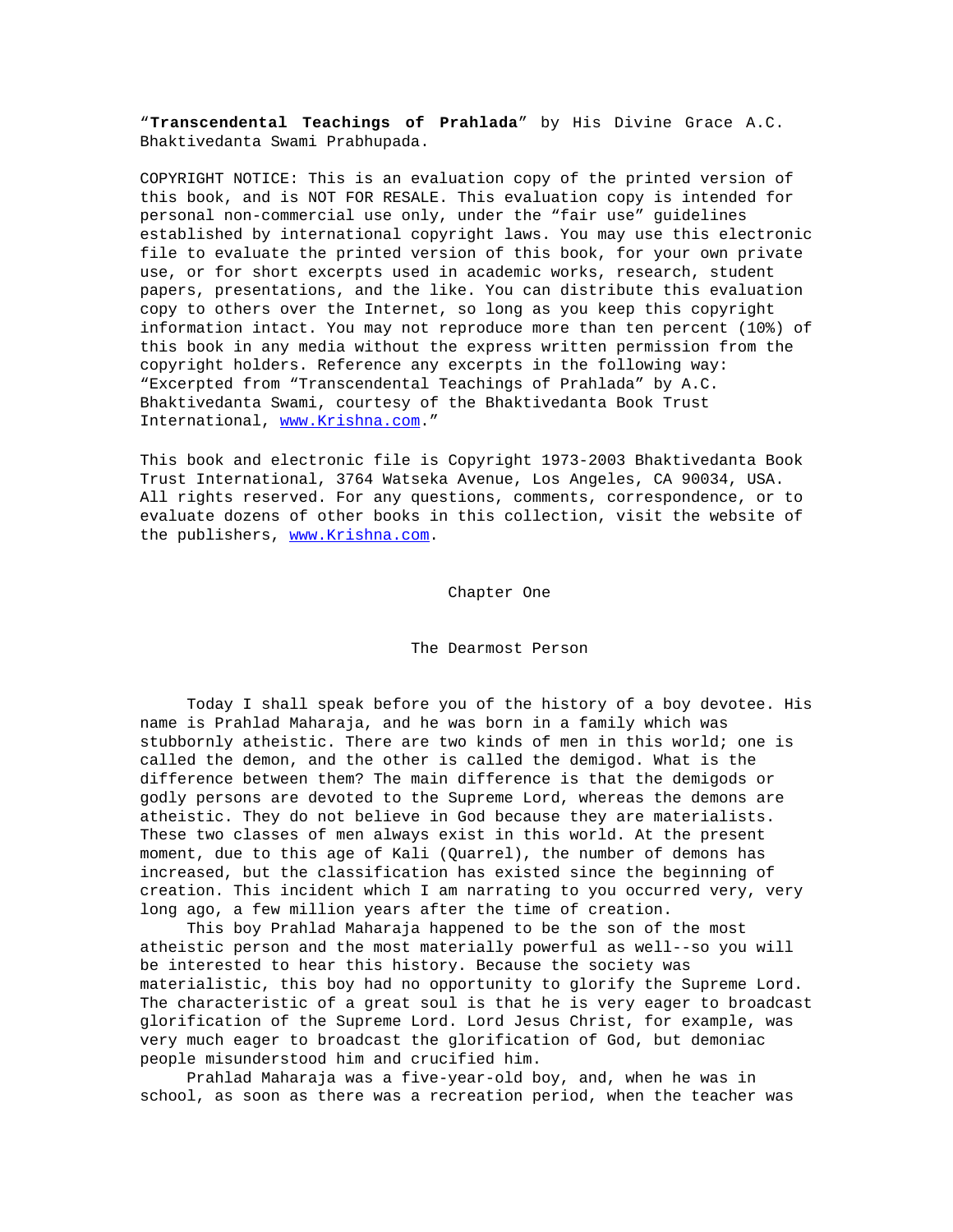off, he would say to his friends, "My dear friends, come on. We shall speak about Krsna consciousness." I am just opening a scene. This is Srimad-Bhagavatam, Seventh Canto, Sixth Chapter. The devotee Prahlad is saying, "My dear boys, my dear friends, this is the time, in this young age, to prosecute Krsna consciousness." Before that, he had held discussions with his little friends, but they said, "Oh, we shall now play. Why take up Krsna consciousness?" In answer to this, Prahlad Maharaja is stating, "If you are intelligent, then you must begin Krsna consciousness from childhood!"

 Srimad-Bhagavatam offers bhagavata-dharma, or scientific knowledge about God. Bhagavatam means the Supreme Personality of Godhead, and dharma means the regulative principles of understanding Krsna consciousness. This human form of life is very rare. It is a great opportunity. Therefore, Prahlad says, "My dear friends, you are born as civilized human beings, so this is the greatest opportunity." Although it is temporary--I do not know what is the length of my life--it is calculated that in this age the human body is meant to exist not more than a hundred years. But as the age of Kali advances, duration of life, memory, mercy, religiousness and all other such assets decrease.

 Although it is temporary, you can achieve the highest perfection of life while in this human form. Why is this so important? This is the opportunity--you can understand the Supreme Lord, the all-pervading Lord. For other life forms this is not possible. By the gradual evolutionary process we come to this plane, so this is the opportunity, this human form of life. By nature's law, a human body is ultimately given to you so that you can promote yourself to the spiritual life and go back home, back to Godhead.

 The ultimate goal of life is Visnu. In another verse, Prahlad Maharaja will say: "People who are in this material world, enamored by the material energy, do not know what the goal of human life is." Why? They have been enchanted by the glaring external energy. They have forgotten that they are spiritual energy. This is explained later on, but here he says, "This life is an opportunity to understand the ultimate goal of perfection, Visnu." Why should we be very anxious to know Visnu, or God? Prahlad Maharaja gives a reason: "Visnu is the dearmost person. That we have forgotten." We all seek for some dear friend--everyone searches in this way. A man searches for dear friendship in woman, and woman searches for dear friendship in man. Or else a man searches in man, and woman searches in woman. Everyone searches after some dear friend, some sweet friend. Why? We want the cooperation of a dear friend who will help us. This is part of the struggle for existence, and this is natural. But we do not know that our most dear friend is Visnu, the Supreme parcel of the Supreme Lord." That is the platform of real understanding. Personality of Godhead. We are searching after some dear friend, but we do not know who this dear friend can be.

 Those who have read Bhagavad-gita will find this nice verse in the Fifth Chapter: "If you make friendship with Krsna, the Supreme Lord, then you can understand perfectly that everything that exists in this world or other worlds is all the property of Krsna. He is the proprietor and enjoyer of everything." Why are you performing austerity? Why are you performing religious rituals? Why are you giving in charity? Why do you engage in righteous activities? Whatever formulas you have manufactured are meant for pleasing the Supreme Lord, and nothing more.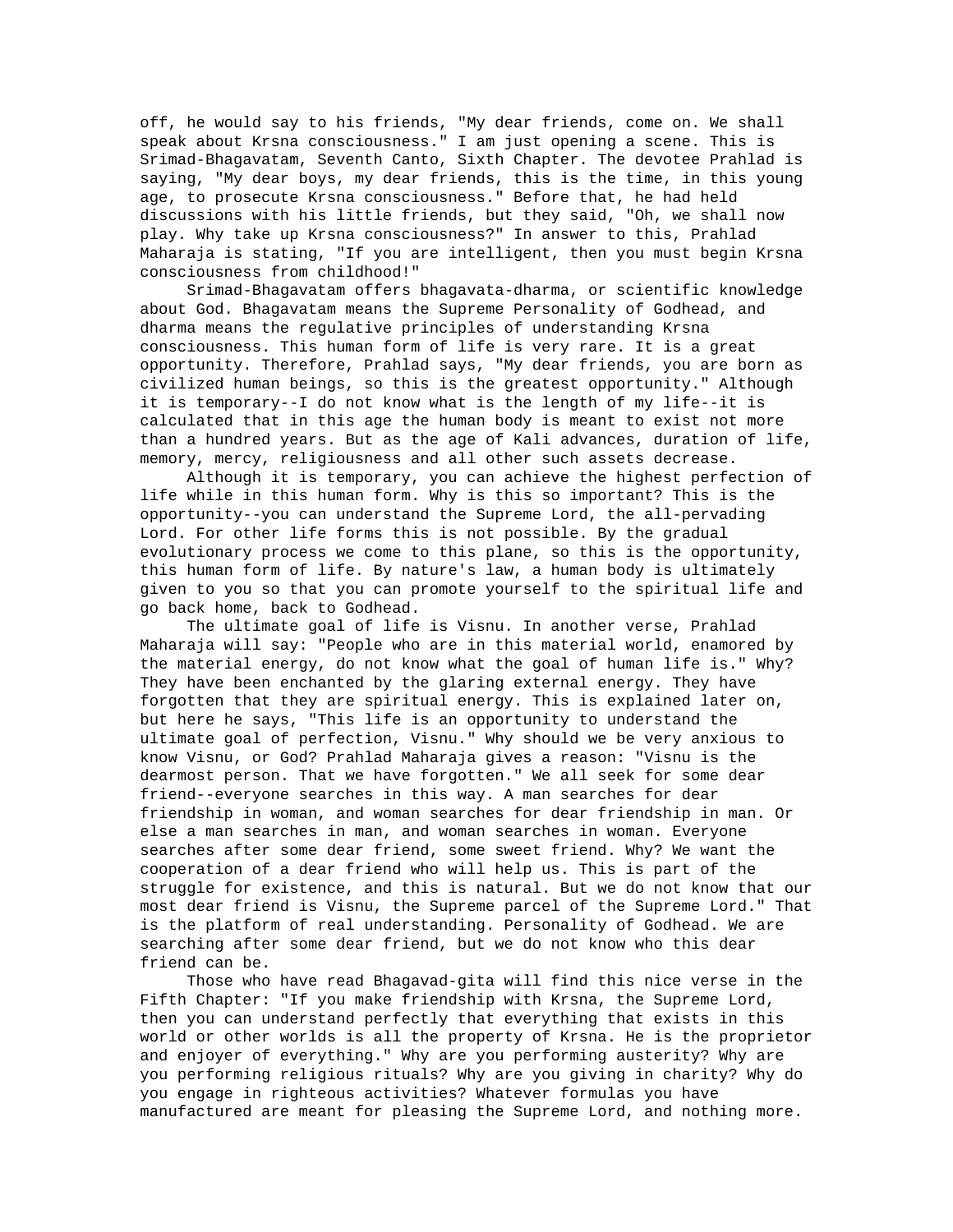By your actions, by your righteous activities, when the Supreme Lord is pleased, you will get the result. If by your actions you want to gain either material happiness or spiritual happiness, if you want to live on this planet or on other planets, if you want to be a human being or you want to be a tiger, cat or dog, whatever you like you will get. Therefore He is the most sincere friend. Whatever you want from Him, you can get. But the intelligent man does not want anything that is materially contaminated.

 In Bhagavad-gita you will find that Krsna says that one can elevate oneself to the highest planet, which is known as Brahmaloka, where the duration of life is millions and millions of years. You cannot figure the duration of life there; your arithmetic will be ineffective. The statement in Bhagavad-gita is that Brahma's life is so long that 4,200,000 years make one day to him. Krsna says, "Whatever position you want, beginning from the ant right up to Brahma, you can have. But the repetition of birth and death will be there. However, if, somehow or other, by discharging Krsna consciousness in devotional service, you come to Me, then you don't have to come back again to this miserable material condition." Prahlad Maharaja said the same thing: We are searching for the most dear friend, Krsna, the Supreme Lord. Why is He the most dear friend? By nature He is dear. What is the dear most thing within yourself? Have you analyzed? You are yourself the dearmost thing. I am sitting here, but if there is a fire alarm I shall at once take care of myself: "How can I save myself?" We forget our friends and even our children: "Let me first of all save myself." Self-preservation is the first law of nature. Atma, self, in the grossest sense refers to the body. In the subtler sphere the mind is atma, and in the real sense atma means the soul. In the gross stage we are very fond of protecting the body, and in a subtler stage we are very fond of protecting the mind. But above this mental, intellectual plane, where the atmosphere is spiritualized, we can understand: "I am not this mind and not this body. Aham brahmasmi--I am a part and Prahlad Maharaja says that of all living entities, Visnu is the supreme well-wisher. Therefore we are all searching for Him. When a child cries, what does he long for? He longs for the mother. But he has no language to express this. By nature, he has his body, born of the mother's body, so there is an intimate relation with the mother's body. The child won't like any other woman. The child cries, but when the woman who is the child's mother comes and picks him up, at once he is pacified. He has no language to express all this, but the real demand is there. Similarly, we are trying to protect the body. This is self-preservation. It is a natural law of the living entity, just as eating is a natural law and sleeping is a natural law. I defend the body because within the body there is soul.

 What is this soul? The soul is a part and parcel of the Supreme Lord. As we want to protect the hand or the finger because it is a part of the whole body, similarly we try to save ourselves because this is the defending process of the Supreme. The Supreme does not need defense, but this is a manifestation of our love towards Him, which is now perverted. The finger and the hand are meant to act in the interests of the whole body; as soon as I want the hand to come here, it comes, and as soon as I want the finger to play on the drum, it plays. This is the natural position. Similarly, we are searching for God, to dovetail our energy for the Supreme, but, under the spell of illusory energy, we do not know it. That is our mistake.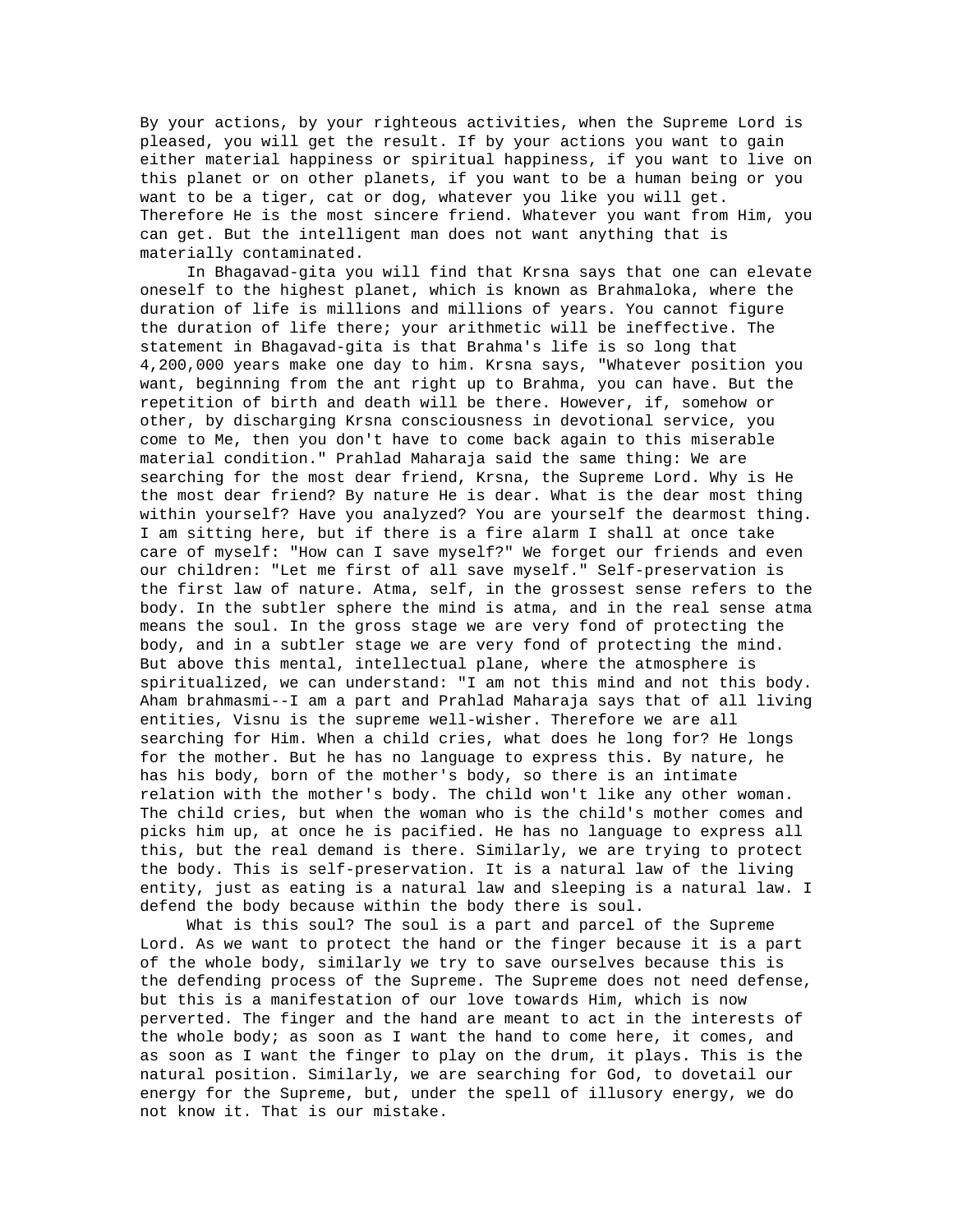Now, here is an opportunity, in human life. You have come to understand about Krsna consciousness, about your real goal of life, because you are human beings. I cannot invite cats and dogs to sit down here. That is the difference between cats and dogs and human beings. A human being can understand the necessity of life. If he loses the opportunity, it is a great catastrophe.

 Prahlad Maharaja said, "God is the dearmost personality of all. We have to search for God." Then what about the material necessities of life? Prahlad Maharaja replies to this, "You are after sense gratification. I know that. Sense gratification is automatically achieved by contact with this body." Because a hog has a certain type of body, his sense gratification comes from eating stool, the very thing which is most obnoxious to you. At once, after evacuating, you leave to get free from the bad smell--but the hog is waiting. As soon as you evacuate, he will at once enjoy. Other animals are not attracted because one's form of pleasure-seeking is due to his particular body. There are different types of sense gratification according to different types of bodies. Therefore, Prahlad says, "My dear friends, sense gratification is achieved according to one's particular type of body." Everyone who has a material body receives sense gratification. Don't think that the hogs eating stools are unhappy. No, they are getting fat in that way. They are very happy.

 Now, if a hog can achieve sense gratification, why not a human being? But that is not our achievement. That is given by nature; the facilities of a hog's body are offered by nature, and the facilities of a dog's body are also offered by nature, or God. Why should you labor for facilities which you are destined to receive anyway, by nature's law? In every form of life the bodily demands are satisfied by the arrangement of nature. This gratification is arranged, just as there is an arrangement for distress. Do you like fever? No. Why does it come? I do not know. But it does come, does it not? Yes. Did you try for it? No. So how does it come? By nature. That is the only answer. Similarly, if miseries come by nature, your happiness will also come by nature. Don't bother about it. That is the instruction of Prahlad Maharaja. If you can receive the miseries of life without effort, similarly, you can have your happiness also without effort.

 Then, what is the real purpose of this human form of life? You have to cultivate Krsna consciousness. Other things will be obtained by nature's law, or God's law. Even if I don't try, whatever I am to achieve because of my past work and my particular type of body will be supplied. At any stage or in any form of life, facility is given for sense gratification. As you do not try for misery, so also happiness will take place without your control. Your real concern, therefore, should be to seek out the higher goal of human life.

Chapter Two

"We Are Spoiling Our Lives!"

 Prahlad Maharaja instructs his young friends: "My dear friends, material enjoyment involves agitating the senses. You have this material sense enjoyment, my dear friends, and your only thought is how to enjoy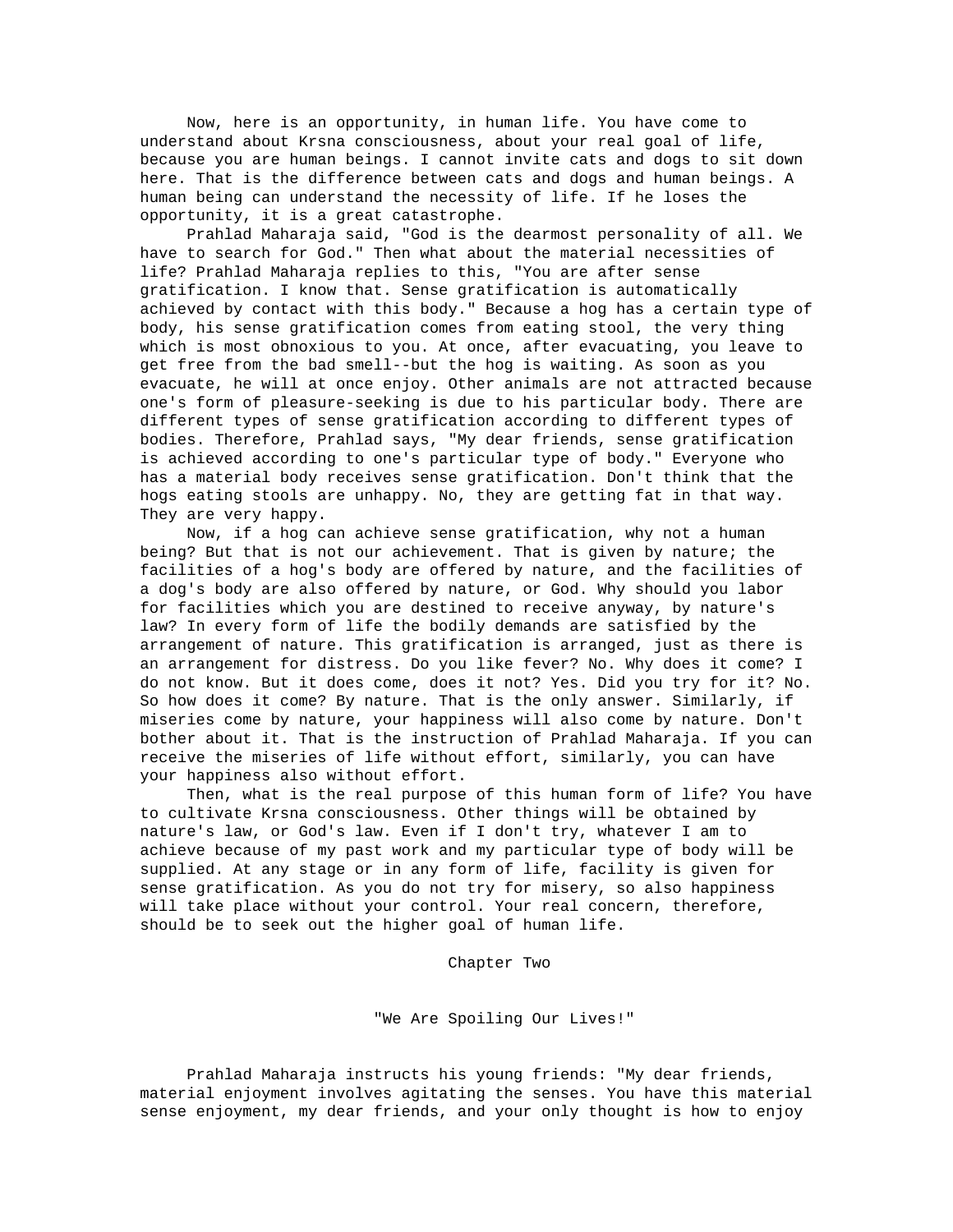these senses. That's all." In possession of a particular body, we have particular senses, and we enjoy. For example, a camel enjoys thorny twigs. Why? Camels are very fond of thorny twigs because when they chew the twigs, blood comes out of the tongue, and they taste their own blood. The camel thinks this is very nice. He eats thorny twigs, the twigs cut his tongue, and blood oozes out. He tastes his own blood, but he thinks, "I am enjoying." This is sense gratification. Sex life is also like that. We taste our own blood, and we think we are enjoying. This is our foolishness.

 The living entity who has contacted this material body is a spiritual being, but because he has a tendency to enjoy, to exploit this material energy, he has contacted a body. There are 8,400,000 species of living entities, each with a different body, and according to the body, they have particular senses in order to enjoy a particular type of pleasure. Prahlad Maharaja says that this body and its particular type of enjoyment go together. Suppose you are given thorny grass or twigs: "Ladies and gentlemen, here is very nice food. It is certified by the camels. It is very good." Would you like to take it? "No! What nonsense are you offering me?" Because you have a different body, you have no taste for that. But if you offer it to a camel, because of his particular body, it is a very nice meal.

 One man's food is another man's poison. If one is offered something which is not his food, he cannot take it. The stool-eating hog will not accept nice foodstuffs such as cake. Give him stool, and it will be very nice. But if you are offered the stool, because you have a different body you will say, "What are you offering?"

 There are different kinds of material enjoyment, but those who are actually intelligent know that such enjoyment is due to the body. Actual happiness, however, is that which is not enjoyed by material senses but by the spiritual senses. Because we are spirit, we have spiritual senses. Now these are covered by matter, and therefore we are entrapped. Therefore, you should not endeavor to achieve material happiness. It will come. The lower animals have no business profession, but still they eat and live. So Prahlad Maharaja says, "You need not endeavor for material pleasure. That will come. Because you have a body, it is predestined that bodily enjoyment--as you are fit to enjoy it--will come. If misery comes without our calling for it, so happiness will come without our calling for it."

 Therefore, we should not be very anxious to aggravate our senses to increase material happiness. In any civilization, those who have no spiritual happiness always hanker after sense enjoyment. Prahlad Maharaja says, "Your life is limited. Although it is very valuable, it is also very limited. And our duty is to dovetail ourselves in some way in Krsna consciousness and to act accordingly. You should not try to increase your material sense enjoyment. You cannot increase it. There are so many different kinds of bodies, and they are guided by nature's law: you have to eat like this, you have to live like this, you have to sleep like this. It has already been arranged."

 Our higher intelligence comes with this human body. Because we have higher consciousness, we should try for the higher enjoyment in life, which is spiritual enjoyment. And how can that spiritual enjoyment be achieved? You should not waste your time simply hankering for material pleasure. Then, what is to be done? One should absorb himself in serving the Supreme Lord, who gives the pleasure of liberation. We should turn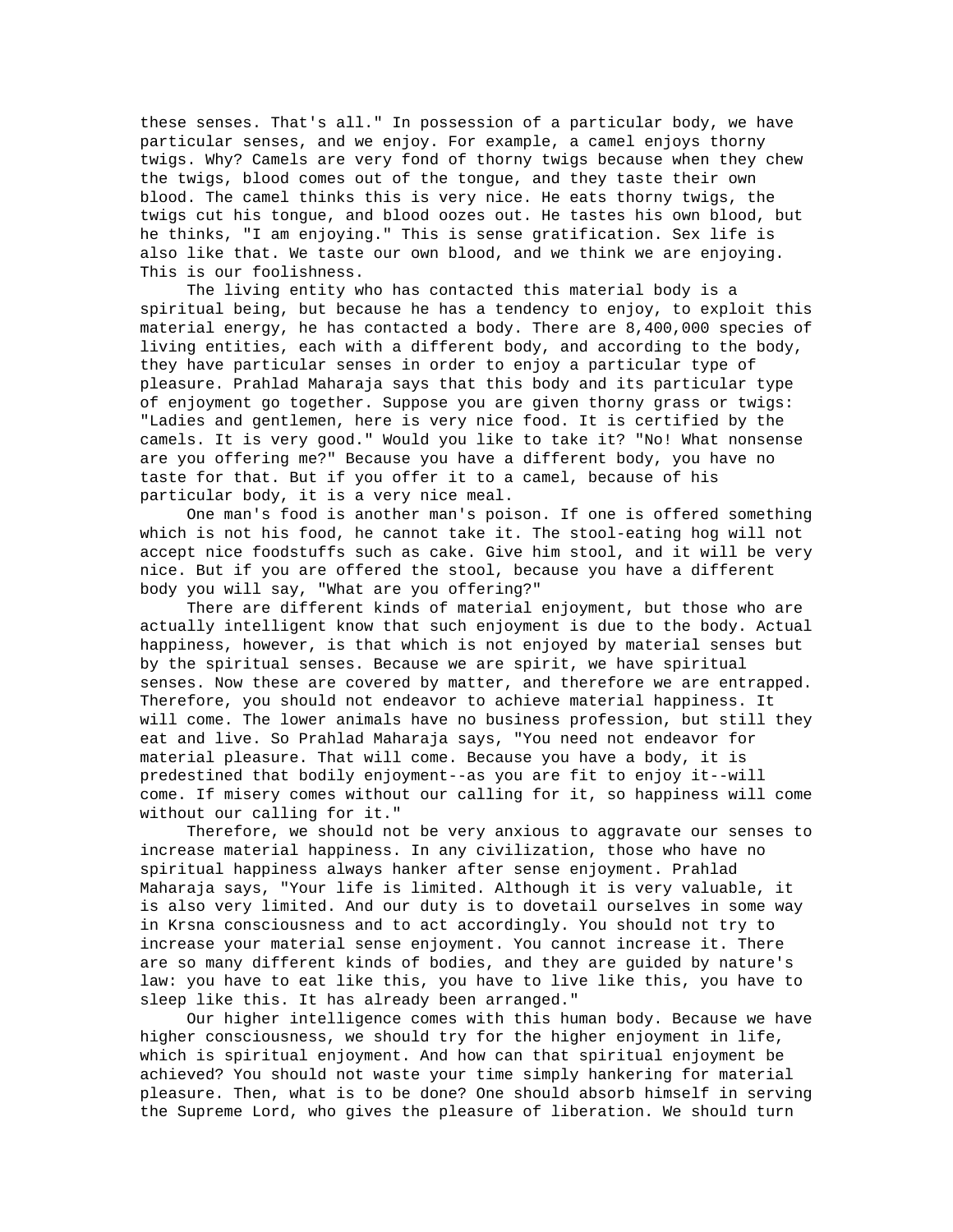our attention to achieving the lotus feet of Krsna, who can give us liberation from this material world.

 How long do we have to engage ourselves? Prahlad Maharaja says, "We are now in material entanglement. Now I have this body, I will quit this body after a few years, and then I will have to accept another body. Once you take up one body and enjoy as your body's senses dictate, you prepare another body by such sense enjoyment, and you get another body as you want it." There is no guarantee that you will get a human body. That will depend on your work. If you worked just like a demigod, you get a demigod's body. And if you worked just like a dog, then you get a dog's body. This is not in your hands; it is in the hand of nature. Our duty is not to speculate on what we are going to get next. At the present moment, let us understand that we have this material body. Now, if we want to develop our spiritual consciousness or Krsna consciousness, then we should at once engage ourselves in this Krsna activity. That is auspicious for further progress.

 How long should you do it? As long as this body does not stop working. We do not know when it will stop functioning. The great saint Pariksit Maharaja got seven days notice: "Your body will fall in a week." But we do not know when our body will fall. As soon as we are on the road, there may immediately be some accident. We should always be prepared. Death is always there. We should not optimistically think, "Everyone is dying, I shall live." Why will you live if everyone is dying? Your father has died, your mother has died, your sister, your other relatives--why should you live? You will also die. And your children will also die. Therefore, before death comes, as long as we have this human intelligence, let us engage in Krsna consciousness. This is the prescription of Prahlad Maharaja.

 This material body is called purusam. Everyone is anxious to enjoy. Purusa means to enjoy, or the enjoyer. There is no one in this material world who does not like to enjoy sense gratification. Therefore, the body may be what it is--either male or female--but the desire, the ambition, is to enjoy material life. So the body is called purusam.

 We do not know when this body will stop, but let us immediately engage in Krsna consciousness and act accordingly. "But if I immediately engage myself in Krsna consciousness, what about my living?" That is arranged for. I am very happy to inform you of the confidence of a student in one of our branches. There was a disagreement. One student said, "You are not looking after how to maintain the establishment," and he replied, "Oh, Krsna will supply."This is a very nice conviction; I was glad to hear it. If cats and dogs and hogs can get food, and if we are going to be Krsna conscious and fully devote our service to Krsna, will He not arrange for our food also? Is Krsna ungracious? No.

 In Bhagavad-gita you will find that the Lord says, "My dear Arjuna, I am equal to everyone. No one is the object of My envy, and no one is My special friend, but for one who engages in Krsna consciousness, I have special attention." If a small child is completely dependent on the mercy of his parents, the parents have special attention for that child. Although the parents are equally good to all the children, for the small children who are always crying, "Mother!" they have great concern. "Yes, my dear child? Yes?" This is natural.

 If you are completely dependent on Krsna, who is supplying food to the dogs, birds, bees--to 8,400,000 species of life--why should He not supply to you? This conviction is called surrender. But we should not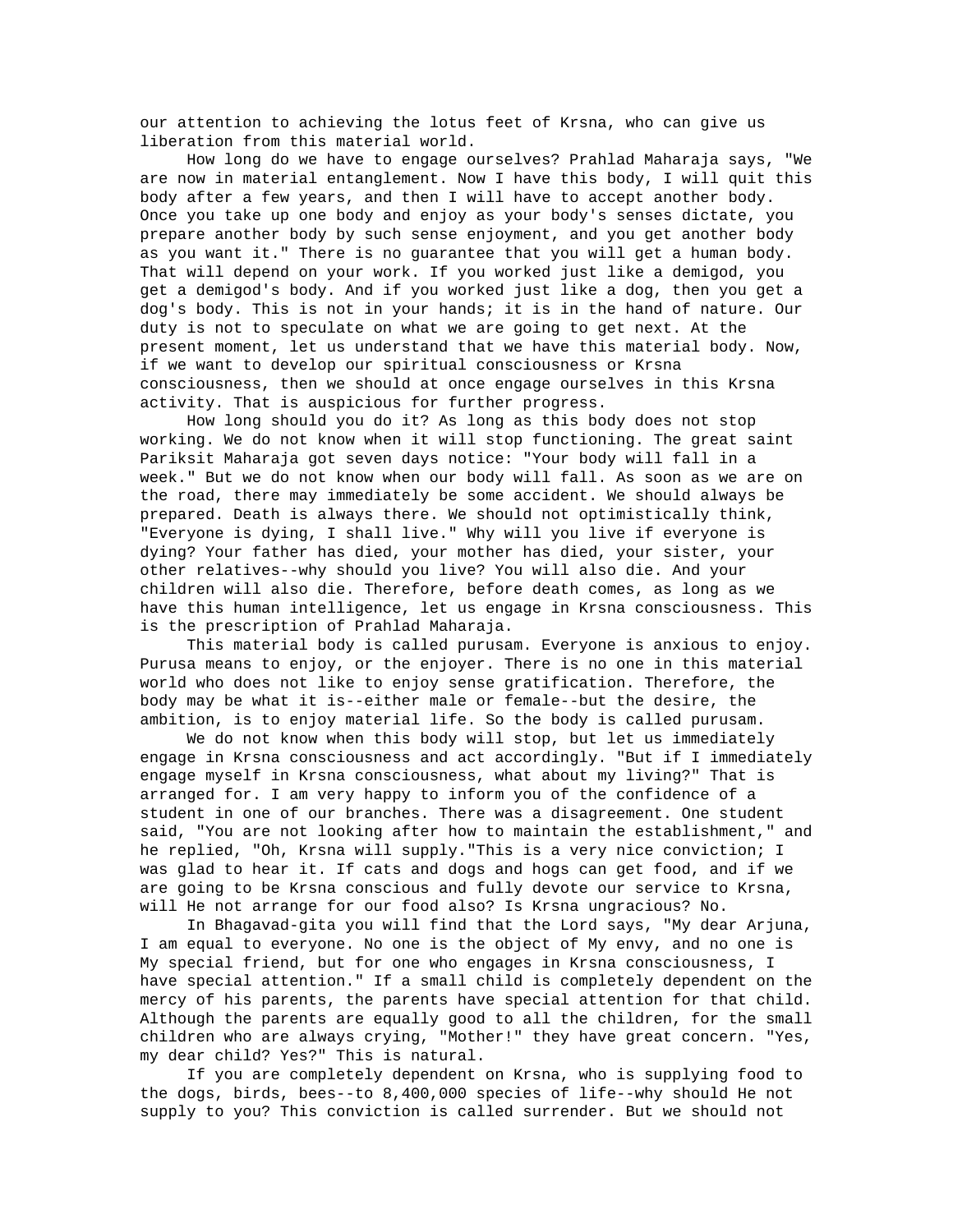think, "Because Krsna is supplying my food, I shall now sleep." No, you have to work, but without fear. One should engage himself in Krsna consciousness.

 Now calculate our duration of life. In this age it is calculated that we can live at most to a hundred years. Formerly, a human being used to live up to 100,000 years. In the Satya Yuga, or age of Goodness, they used to live 100,000 years. In the next age, Treta Yuga, they used to live for 10,000 years, and in the next, called Dvapara Yuga, they used to live for 1,000 years. Now, in this age, called Kali Yuga, the estimation is for decreases still further. Anyone can understand this. Suppose my grandfather lived 100 years, and my son is going to live for fifty years, and his son is going to live for thirty years. This is the progress of our modern civilization. We are very proud that we are happy and are improving our civilization. The result, however, is that we try to enjoy material life, but the duration of our life is shortened. This is called maya, illusion.

 Now, accepting that we live for 100 years, the duration of life is reduced for those who have no information of spiritual life, who have not conquered sense enjoyment, or who are unable to control the mind. The lifetime of those who are too much addicted to sense gratification, according to this calculation, is at the utmost fifty years. Even if one has fifty years, if he has no information of spiritual life, his night is wasted in sleeping and sex life. That's all. He has no other interest. And in the daytime, what is his concern? "Where is money? Where is money? I must maintain this body." And when he has money: "Now let me spend for my wife and children." Then where is his spiritual realization? At night he spends his time in this way, and by day he spends time in that way. Is that his mission in life? How horrible such a life is.

 The average person is illusioned in childhood--playing football and sporting. Up to twenty years, easily, you can go on like that. Then when you become old, for another twenty years you cannot do anything. When a man becomes old, his senses cannot function. You have seen many old men; they have nothing to do but rest. Just now we have received a letter from one of our students that his grandmother is paralyzed and has been suffering for the last three and a half years. So, in old age, everything is finished as soon as you are sixty years old. Therefore, from the beginning to twenty years of age, everything is spoiled; and even if you live for a hundred years, another twenty in the last stage of life is also spoiled. So forty years of your life are spoiled in that way. And in the middle age there is a very strong sex appetite, so another twenty years can be lost. Twenty years, twenty years, and twenty years--sixty years gone. How long are you going to live?

 This is the analysis of life by Prahlad Maharaja. We are spoiling our life instead of using it.

Chapter Three

Family Illusion

 Prahlad Maharaja told his friends, "You have to begin Krsna consciousness immediately." All the boys were born of atheistic,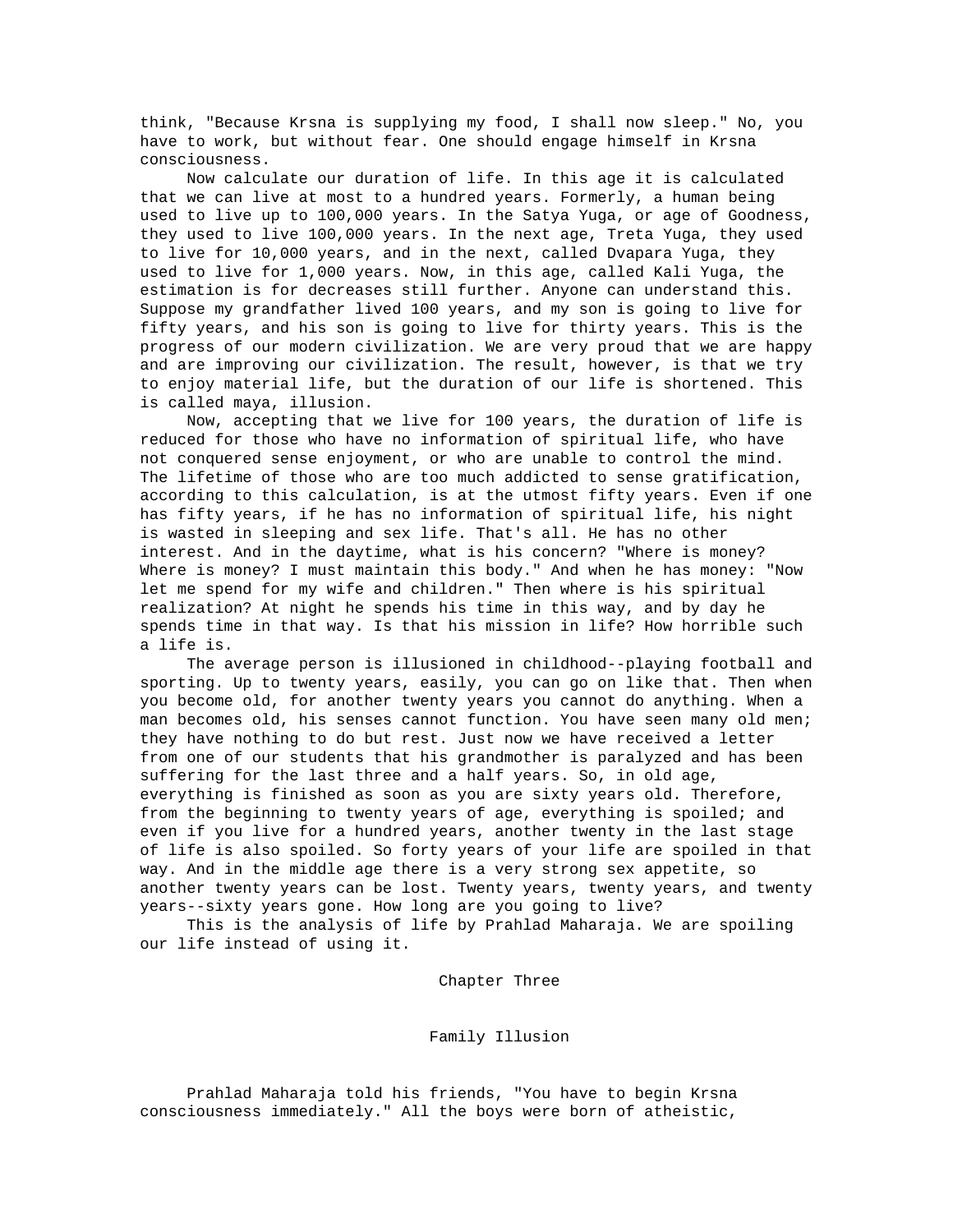materialistic families, but fortunately Prahlad was a great devotee of the Lord from his birth. Whenever he found an opportunity, when the teacher was out of the room, he used to speak: "My dear friends, this is the time. This is the time to begin Krsna consciousness."

 Now, as we have stated, someone might have said, "But we are just boys. Let us play. We are not going to die immediately. Let us have some enjoyment, and then we shall begin Krsna consciousness." People do not know that Krsna consciousness is the highest enjoyment. They think that the boys who have joined this Krsna consciousness movement are foolish. "They have left everything, and by Prabhupada's influence they have joined." But actually this is not so. They are all intelligent, educated boys, coming from very respectable families; they are not fools. They are actually enjoying life, otherwise they would not have spared their valuable time for this movement.

 Actually there is joyful life, but people do not know. They say, "What is this Krsna consciousness?" When one grows into the sense gratification process, it is very difficult to get out of it. Therefore, according to Vedic regulations, in student life, beginning from five years of age, boys are taught about spiritual life. That is called brahmacarya. A brahmacari is one who has dedicated his life for supreme Krsna consciousness or Brahman consciousness. He is called a brahmacari. He is always situated in the Supreme (Brahman).

 Brahmacarya has so many rules and regulations: according to brahmacari regulations, however rich one's father may be, one should be trained by the brahmacari system, under the guidance of a spiritual master, and he should work in the asrama of the spiritual master just like a menial servant. How is this possible? We are getting actual experience that very nice boys coming from very respectable families do not hesitate to do any work here. They are washing dishes, cleansing floors--everything. One student's mother was astonished at her boy when he visited home. Before, he would not even go to the store, and now he is engaged twenty-four hours a day. Unless one feels pleasure, how is it possible that he can engage himself in such a process as Krsna consciousness? This is only due to Hare Krsna. This is our single asset- -Hare Krsna. One can be very jolly, simply by Krsna consciousness. Actually there is joyful life. But unless one is trained, one cannot live it.

 Prahlad Maharaja says that everyone is attached to family affection. If one is attached to family affairs, he cannot control his senses. Naturally, everyone wants to love. Society, friendship and love are needed. They are demands of the spirit soul, but they are being pervertedly reflected.

 Generally, I have seen that many ladies and gentlemen in your country have no family life, but they have placed their love in cats and dogs. Because he or she wants to love someone but does not see anyone suitable to his desire, he therefore prefers to place his valuable love in cats and dogs. Our concern is just to transfer the love--which has to be placed somewhere--to Krsna. This is Krsna consciousness. If you transfer the love to Krsna, that is perfection. But, because we do not know where to place our love, being frustrated and cheated, we at last place our love in cats and dogs. Everyone is entangled by this material, perverted love.

 It is very difficult to develop spiritual life when one is advanced in material love. It is very difficult because this bondage of love is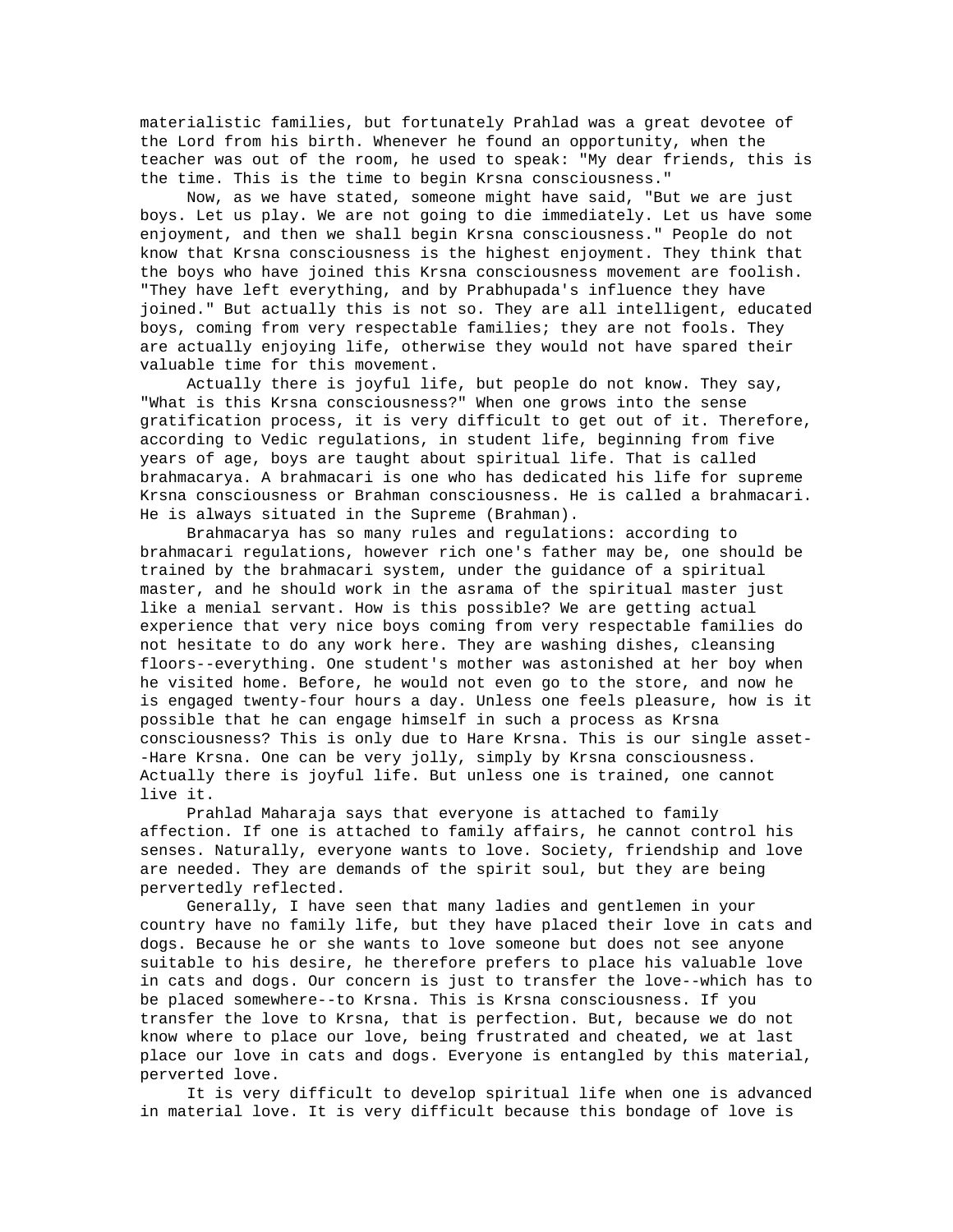very strong. Therefore, Prahlad's proposition was that one should learn Krsna consciousness immediately from childhood. When a boy is five or six years old, he is sent to school to be trained. When he is too young it is not possible for him to go to school, but as soon as his consciousness is developed, he is sent for education. Prahlad Maharaja says that one's education should be Krsna Conscious, and it should begin immediately. When one is between the ages of five to fifteen years, he is considered a boy.

 After sixteen years one becomes a young man. He goes on to forty years, and then after forty years he is elderly; then, after sixty years, he is an old man. Prahlad Maharaja says that one should be taught Krsna consciousness from the beginning, from five to fifteen years of age. This is a very valuable time; you can train any boy in Krsna consciousness, and he will be perfect.

 When one becomes a little more advanced in materialism, it is difficult to develop spiritual life. What is materialism? Materialism means that everyone of us in this material world, although we are spirit soul, somehow or other wants to enjoy this material world. Don't try to find out when it began, but actually that is the situation. This world is meant for enjoyment.

 Enjoyment is already present in my spirit soul, but we have come here to partake of contaminated enjoyment, just like a man who is on the Bowery and thinks he's enjoying. Some animals enjoy by eating stool. According to the body, we have different kinds of enjoyment. The basic principle of enjoyment is sex life. Therefore, you will find sex life not only in human society, but in cat society, dog society, bird society--everywhere. During daytime, a pigeon has sex at least twenty times. This is his enjoyment. The basic principle of material life is sex life.

 Srimad-Bhagavatam says that material enjoyment is based upon nothing more than the combination of man and woman in sex life. In the beginning a boy thinks, "Oh, that girl is nice," or the girl says, "That boy is nice. And when they meet, that material contamination becomes more prominent. My heart is already attached to material enjoyment, but as soon as I actually enjoy it, it becomes more attached, completely attached. How? As soon as a boy and girl are married, they want an apartment. Then, to maintain that apartment, they need some income. Then, when there is income, they want to have children. Then when they have children, they want social recognition--society, friendship and love. This goes on increasing. Everything requires money: where is money? A man who is too materialistic will cheat anyone, kill anyone, beg, borrow or steal--anything to bring money. He knows that his buildings, his family, his wife and children cannot continue to exist here. They are just like bubbles in the ocean: they have come into existence, and after a little while they will be gone. But he is too much attached. He will sacrifice his spiritual advancement in life for this. His perverted consciousness--"I am this body. I belong to this material world. I belong to this country. I belong to this community. I belong to this religion."--becomes greater and greater.

 Where is his Krsna consciousness? He becomes so entangled that money becomes more valuable to him than his own life. He can risk even his own life for money. Everyone is trying to get money. Who? The householder, the laborer, the merchant, the thief, the dacoit, the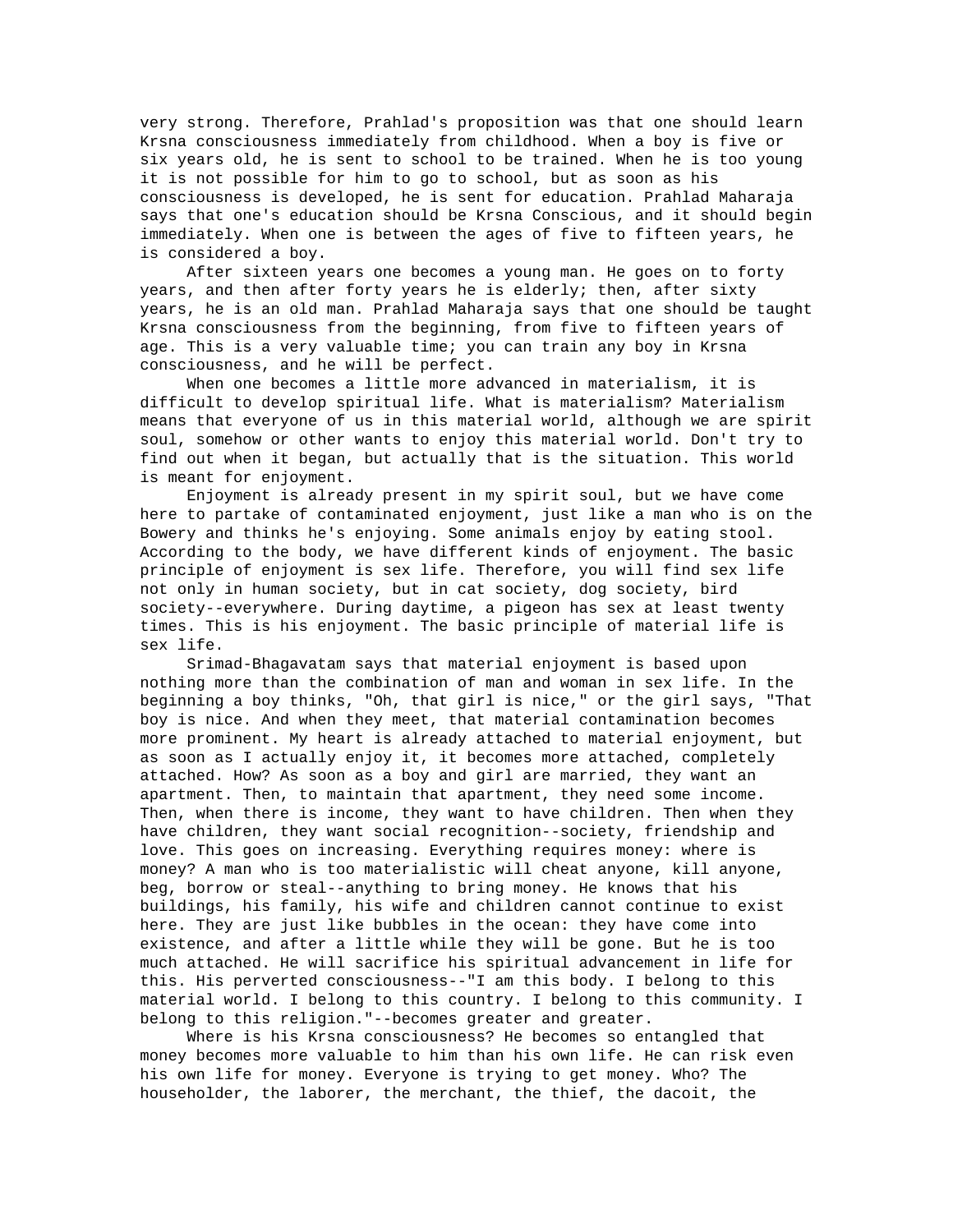rogue. What is the distinction? Everyone is after money. This is called illusion. One loses himself in the midst of this entanglement.

 Prahlad Maharaja says that in this state, when you are too much implicated in materialism, you cannot at once begin Krsna consciousness. Of course, Lord Caitanya Mahaprabhu is so kind that even if you have missed the chance to become Krsna conscious in your childhood, it is better late than never. If you do understand, then begin immediately in whatever position you are. Even though you missed the opportunity to begin Krsna consciousness from childhood, begin now. That is Caitanya Mahaprabhu's teaching. He never said, "Because you did not begin Krishna consciousness from your childhood. you cannot make progress." No. He is very kind. He has given us this nice process of chanting: Hare Krsna, Hare Krsna, Krsna Krsna, Hare Hare/ Hare Rama, Hare Rama, Rama Rama, Hare Hare. Whether you are a young man or an old man--no matter what you are--just begin. You do not know when your life will be finished. If you begin sincerely, even for a moment, it will have great effect. It will save you from the greatest danger.

 Although only five years old, Prahlad Maharaja speaks just like a very experienced man because he received experience from his spiritual master, That will be disclosed later. Experience should not be derived from age, but from knowledge received from a superior source. One cannot become a wise man simply by advancement of age. No. That is not possible. Knowledge has to be received from a superior source. It doesn't matter whether he is a five-year-old boy or a fifty-year-old man. In Sanskrit this is phrased: "One becomes an old man without age."

 He is only five years old; how can he become an old man? One becomes old by advancement in knowledge. Prahlad Maharaja is speaking just like an old man. Suppose a man is already married and Prahlad says, "You take to Krsna consciousness." He will think, "Oh, how can I leave my wife? We talk so nicely together, sit together and enjoy. How can I leave?" It is a very strong combination.

 I am an old man, seventy-two years old. I have been away from my family during the last fourteen years. Yet sometimes I also think of my wife. This is quite natural. But that does not mean that I have to go back. This is knowledge. One should at once understand: this is illusion. According to the Vedic system, one has to forcibly give up family life at the age of fifty. One must go. There is no alternative. The first twenty-five years are for student life. From five years to twenty-five years, one should be educated very nicely in Krsna consciousness. The whole basic principle should be Krsna conscious, nothing else. Then life will be successful. Life will be pleasing and successful, both in this world and in the next. For twenty years, from five to twenty-five, a boy should be trained. Krsna consciousness necessitates giving up material consciousness altogether. That is called perfect Krsna consciousness. But if someone is not able to capture the essence of Krsna consciousness, then he is allowed to have a good wife, be married, and live a peaceful householder life. And, because he has the basic principle of Krsna consciousness, he will not entangle himself in the material world. If one lives a simple life--plain living and high thinking--he can progress and can cultivate the same Krsna consciousness even within the family.

 So family life is not condemned. But if a man forgets his spiritual identity and simply becomes entangled in material affairs, then he is lost. His life's mission is lost. If one thinks, "I cannot protect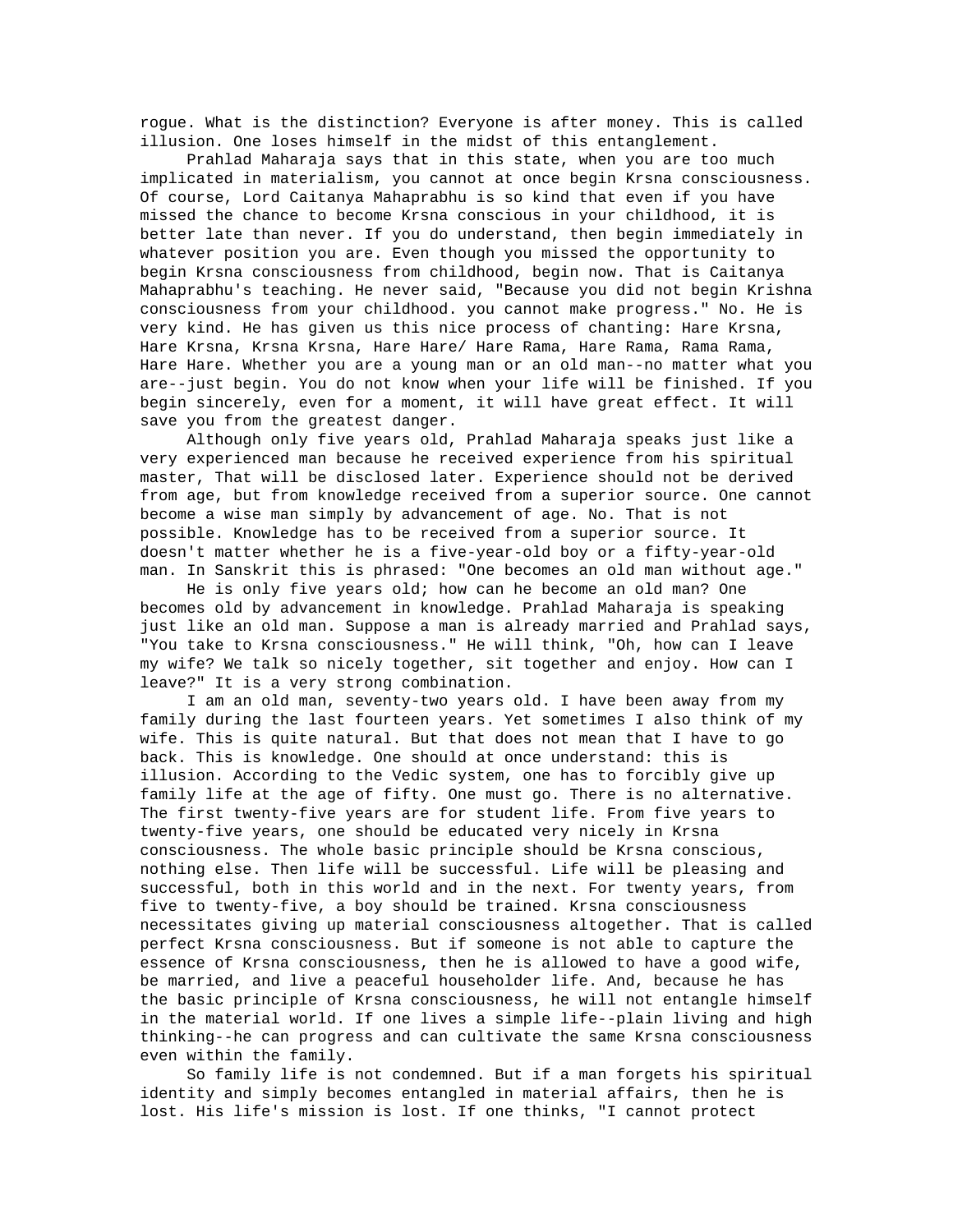myself from the attack of maya," then let him be married. That is prescribed. We don't have illicit sex life. If you want a girl, if you want a boy, get married. Live in Krsna consciousness.

"**Transcendental Teachings of Prahlada**" by His Divine Grace A.C. Bhaktivedanta Swami Prabhupada.

COPYRIGHT NOTICE: This is an evaluation copy of the printed version of this book, and is NOT FOR RESALE. This evaluation copy is intended for personal non-commercial use only, under the "fair use" guidelines established by international copyright laws. You may use this electronic file to evaluate the printed version of this book, for your own private use, or for short excerpts used in academic works, research, student papers, presentations, and the like. You can distribute this evaluation copy to others over the Internet, so long as you keep this copyright information intact. You may not reproduce more than ten percent (10%) of this book in any media without the express written permission from the copyright holders. Reference any excerpts in the following way: "Excerpted from "Transcendental Teachings of Prahlada" by A.C. Bhaktivedanta Swami, courtesy of the Bhaktivedanta Book Trust International, www.Krishna.com."

This book and electronic file is Copyright 1973-2003 Bhaktivedanta Book Trust International, 3764 Watseka Avenue, Los Angeles, CA 90034, USA. All rights reserved. For any questions, comments, correspondence, or to evaluate dozens of other books in this collection, visit the website of the publishers, www.Krishna.com.

 A person who is trained from the very beginning naturally becomes disinclined toward the material way of life, and at the age of fifty he gives it up. How do you start giving it up? That is also a concession: the husband and wife leave the children. If from twenty-five to fifty he remains in family life, he must have some grown-up children. So he entrusts all his family affairs to them. According to the Vedic system, a boy is married at the age of twenty, and a girl is married at twelve years. So, family affairs are entrusted to some of the boys who are family men, and the husband and wife go on pilgrimages to try to forget these attachments. When the gentleman is completely matured, he asks his wife to go home to his children, and he remains alone. That is the system. Otherwise, if we remain attached to material consciousness, then we will not perfect our Krsna consciousness. So we have to give ourselves a chance, step by step. Otherwise, if we become too materially complicated, we shall miss the opportunity of this human form of life.

 Family life means that we have very loving children, and we are loved. We attract, our wife talks very nicely, and we give very nice instructions. "You do this. You do that." Thus we enjoy life. But we do not know that this enjoyment is false. We are standing on a false platform. At once, in the twinkling of an eye, we may have to give this up. Death is not under our control. From Bhagavad-gita we learn that if one dies while too much attached to one's wife, the result will be that he will get his next life as a female. And if the wife is very attached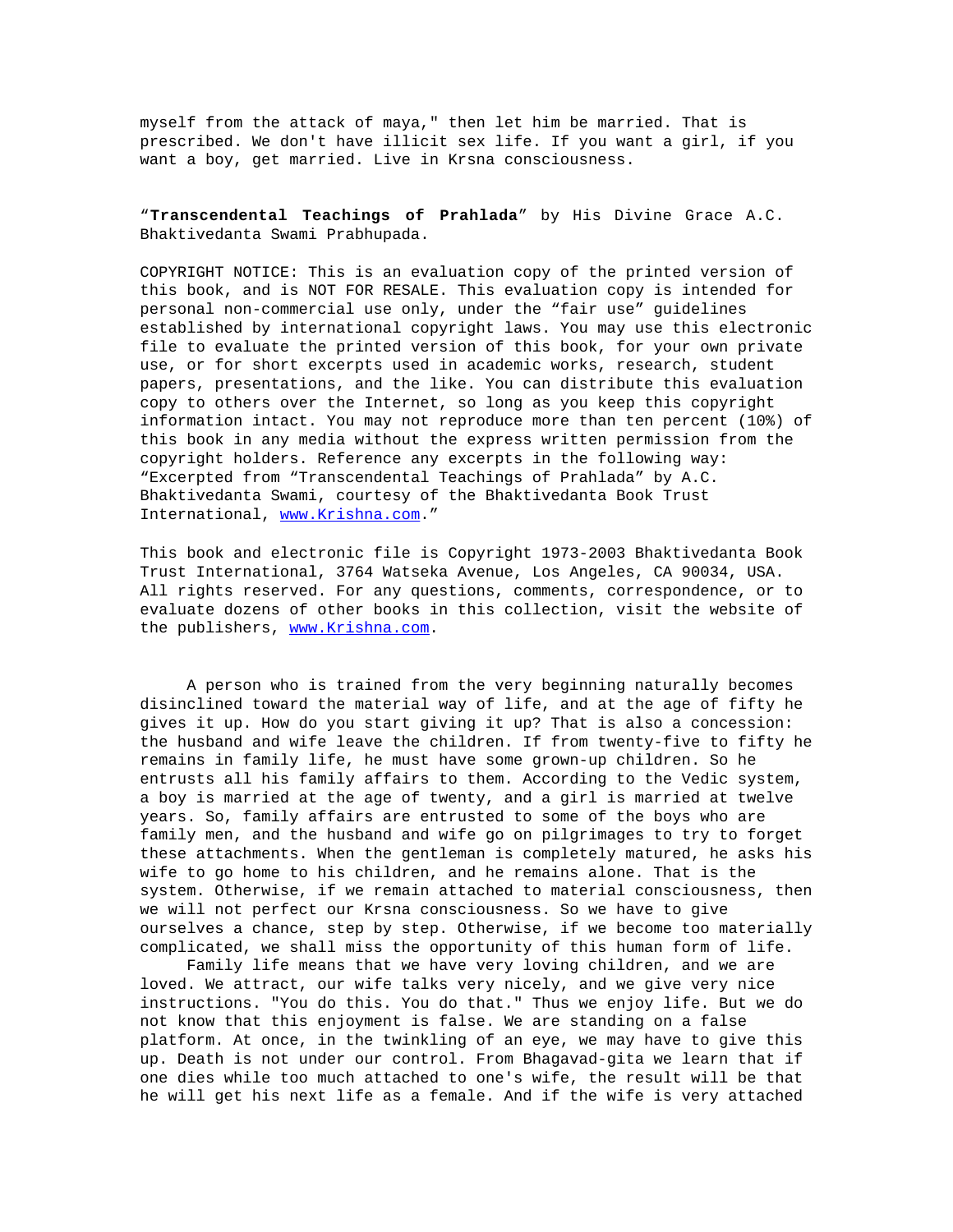to the husband, it is for her benefit; she gets her next life as a man. Therefore, according to the Vedic system, chastity is greatly stressed. This has nothing to do with Krsna consciousness; it is simply a matter of ending material consciousness. If a woman is chaste and simply thinks of one man, then the result will be that she will get a man's body in the next life. Similarly, if you are not a family man but are attached to a cat or dog, then your next life will be as a cat or dog. That is also a fact. It is better to love a woman and be attached to her. It is better to have a woman's body than to have a cat's or dog's body. These are the rules of karma, or material nature.

 The whole point is that one should begin. If one thinks, "After finishing my sporting life, when I am old and there is nothing else to do, then I shall go to the Krishna Consciousness Society and hear something," at that time one can go, but one should have the opportunity now and should utilize one's life from the very beginning. Therefore, this Society's main object is to give everyone a chance to begin Krsna consciousness at any stage. And, by this process of Hare Krsna, Hare Krsna, Krsna Krsna, Hare Hare/ Hare Rama, Hare Rama, Rama Rama, Hare Hare, it is very quick. There is an immediate result.

 We shall request all the ladies and gentlemen who are very kindly attending our lectures or reading our literature to go home, and at your leisure hour, dance and chant, or read our books. You will find it very nice. That is our request. That is what our Society is spreading.

Chapter Four

I Love Krsna More Than Anything!

 Now Prahlad Maharaja makes a further statement about the complications of material life. We must always remember that Krsna consciousness is not a method for criticizing household life. Household life is recommended, but under the condition that one should not forget about his spiritual advancement in life. The difficulty is that in the material concept of life we forget our spiritual ideal. We should, therefore, be very cautious in dealing with the materialistic world. Because our position is forgetfulness, there are so many regulations on how to become a householder, how to become a brahmacari and how to execute the renounced order of life.

 So we have to revive our Krsna consciousness, which is the privilege of this human form. If we fail to revive our Krsna consciousness, then we miss the highest opportunity. We should always remember that. Prahlad Maharaja's position is that one should learn Krsna consciousness from one's childhood. Why? If we do not practice Krsna consciousness from childhood, in the advanced stage of materialistic life we may be completely forgetful. Although in his childhood he preached in this way, Prahlad Maharaja himself was a householder, but he was a cautious householder. It is not harmful to become a householder and live with family, children and wife, but one should not forget his spiritual advancement--he should be Krsna conscious.

 Prahlad Maharaja always reminds us that if we do not practice, if we do not know what the aim of our human form of life is, then we will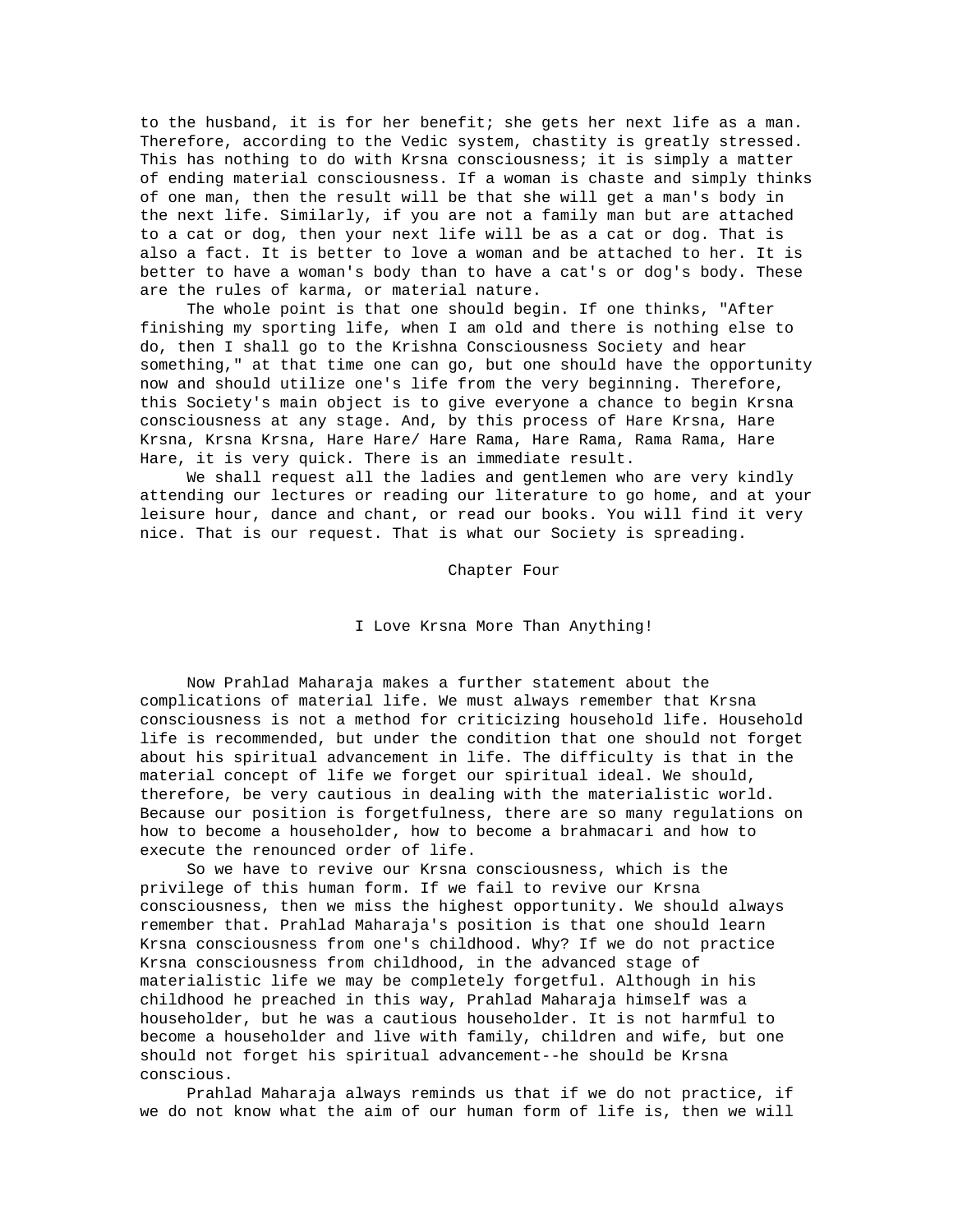miss the opportunity for perfection. That is the point. Here it is said that if you do not practice, if you do not know Krsna consciousness from childhood, it is very difficult later, when you are materially advanced. There is a very simple example: if a boy is not educated from childhood, it is not possible when he is advanced in age. I have actual experience of this. A father and a daughter both took a B.A. examination, and the daughter came out successful while the father failed. In the advanced stage of life it is no longer possible to absorb any sort of education. If in our advanced stage we sit down for the matriculation examination, we shall fail, and a boy of fourteen will pass. Therefore Prahlad Maharaja warns that everyone should learn the importance of the science of Godhead from childhood. Otherwise, when one is complicated in family life, it will be impossible. Of course for this age, as I have already explained, Krsna consciousness is easily obtainable by the process of chanting. Generally, however, in the advanced stage of life it is very difficult to have any sort of education.

 Prahlad also gives another picture. First of all, the attraction for wife has already been explained. Now he explains the attraction for children. It is customary in the Vedic system that a daughter is given in charity to the son-in-law at the age of twelve or thirteen years. At that time she goes to her father-in-law's house. Her father thinks, "Oh, how can she go?" She is always on her father's mind, and he also thinks of his brother, his old father--all these complications. Similarly, Arjuna was thinking, "How am I to kill my grandfather? How is this possible?" These family relationships and family affections are very predominant, and they are all impediments to becoming Krsna conscious. We have to be very cautious that our family affections do not overcloud our Krsna consciousness. We should always know that the family relationships of this material world are simply a perverted reflection of the real relationships in the spiritual world. This family is false- not exactly false, but temporary. It is temporary, but we are eternal; we should not be misled by temporary affection. That is being explained here. Sometimes we are strongly attached to our nicely decorated apartments and nicely made dresses. We think, "How shall I leave these?" This is the materialistic way of life--there is no end to it. Here is a very nice example. The silk worm entangles itself in its own saliva, and when the imprisonment is finally made, the silk merchants go there and take the silk prison house of the worm and remove the silk. Before the worm comes out, the silk merchant takes the cell, otherwise, if the silk worm cuts its way out, there is no silk. In the same way, our entanglement becomes so tight that we cannot come out of this cell of family attraction. Even though there are so many miseries in the materialistic way of life, we cannot break free. Why? We think that sex life and palatable eating are very nice. Therefore, in spite of so many miserable conditions, we cannot give them up.

 In this way, when one is too much entangled in family life, one cannot think of his real benefit--to escape from material life. He becomes entangled. Although he is always disturbed by the threefold miseries of materialistic life, still because there is family affection he cannot come out. He does not know that he is spoiling his limited duration of life simply for the affection of family. He is spoiling the life that was meant for realizing his eternal self, for realizing his real spiritual life. But, since he is entangled in such family affection, he does not understand what he is doing. If we inquired of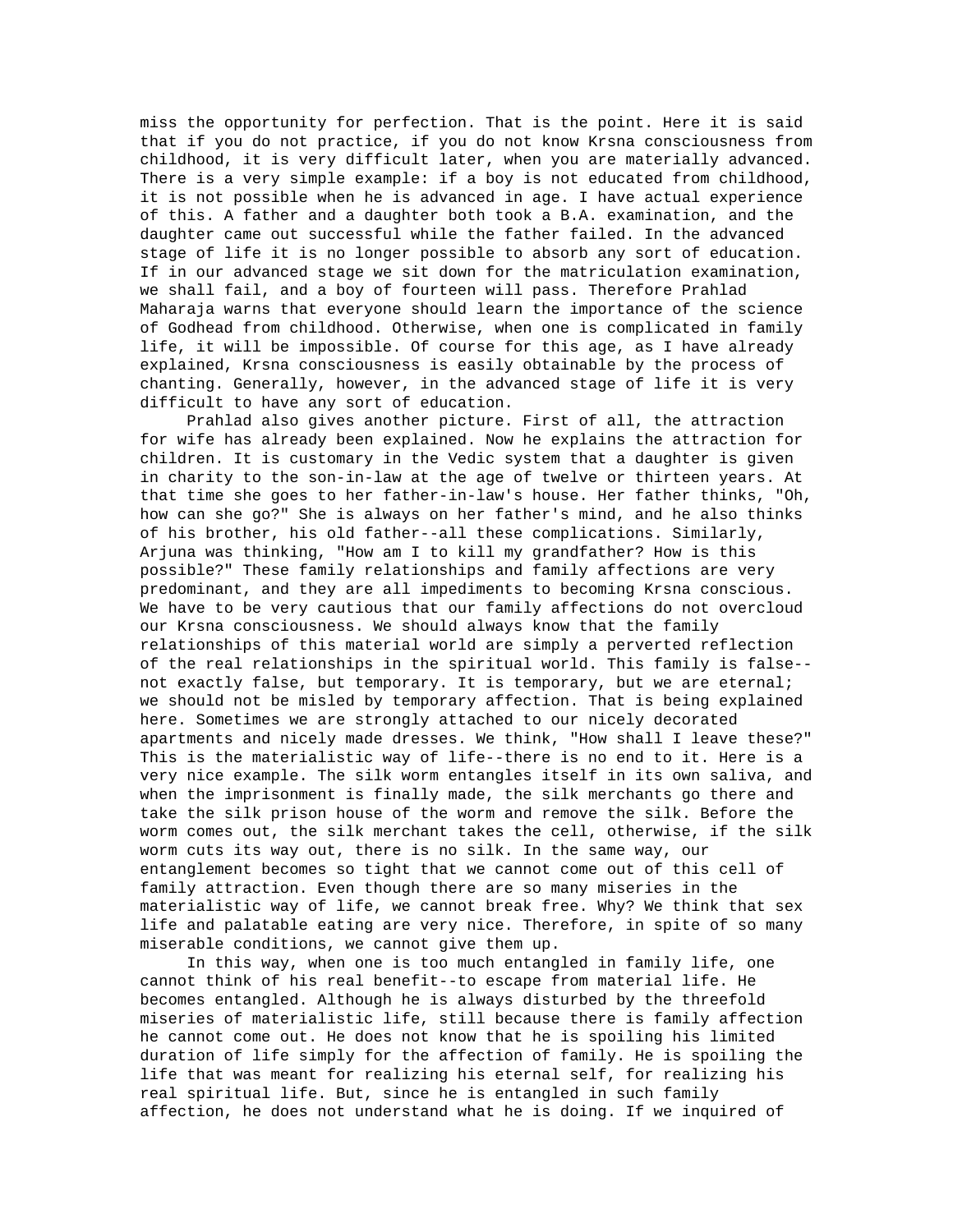every family man, or anyone, whether or not he is happy in his material way of life, everyone will say, "I am not happy." But still, no one can cease material activities. Why? Because everyone has become entangled. Although one is unhappy, he does not express that unhappiness. Why? He is expected to maintain the family which he has created. His only affection is maintenance of the family, and he becomes more and more entangled. Even if one is educated, due to that affection one commits so many sinful activities.

 Prahlad Maharaja is trying to impress upon us that detachment is not possible, even if one is highly educated, unless one is trained from the very beginning. That is Prahlad's point of view. Even in the Srimad-Bhagavatam it is stated that unless one is Krsna conscious, he cannot become a perfect gentleman. No one can become qualified with high character unless he is Krsna conscious. Why? Because he is hovering on the mental plane, a person who is not in Krsna consciousness has no other direction than to commit sinful activities.

 Prahlad says that material entanglement is something like a prison house. If we are not trained from the very beginning of our life about Krsna consciousness, the aim of human life, then we are shackled, just as in the prison house one is shackled with iron chains. We should always remember that the aim of human life is to get out of this material entanglement. If we are not taught at an early age, from the very beginning of school life, or at some stage of life, then the opportunity of this human life will be lost. That is his instruction. "Therefore, my demoniac friends," he addresses them again, "please give up the company of those who are simply after material enjoyment.

 "Just make your associations with persons who have taken to Krsna Consciousness." That is his advice. He says to his friends that this Krsna consciousness is not difficult to attain. Why? Krsna consciousness is very dear to us, but we do not understand it. Anyone who takes to Krsna consciousness becomes more and more affected by it and forgets his material consciousness. How? It is very dear to us, but we have forgotten it.

 If you are in a foreign country, you might have forgotten your home and family, your family members and friends who are very dear to you. But all of a sudden, if you remember about your home and friends, you at once become very preoccupied. "How shall I meet them?" I know in San Francisco one of our friends left his young children and went to another country, and the eldest child has now grown up. A letter came from the eldest child, and at once the father remembered and sent some money. That affection automatically came, even though he had forgotten for so many years. Similarly, our affection for Krsna is so intimate that as soon as there is some touch of Krsna consciousness, we at once revive our whole relationship with Him.

 Everyone has some particular relationship with Krsna the Supreme Lord, that he has forgotten. As soon as we are dovetailed with Krsna consciousness, gradually the old consciousness of our relationship with Krsna is revived. And when our consciousness is actually in the clear stage, we can understand our particular relationship with Krsna. Someone has a relationship with Krsna as friend. Someone has a relationship with Krsna as son and parent, or as lover and beloved or husband and wife. All these relationships are pervertedly reflected in life in the material world. But as soon as we come to the platform of Krsna consciousness, that old relationship with Krsna is revived.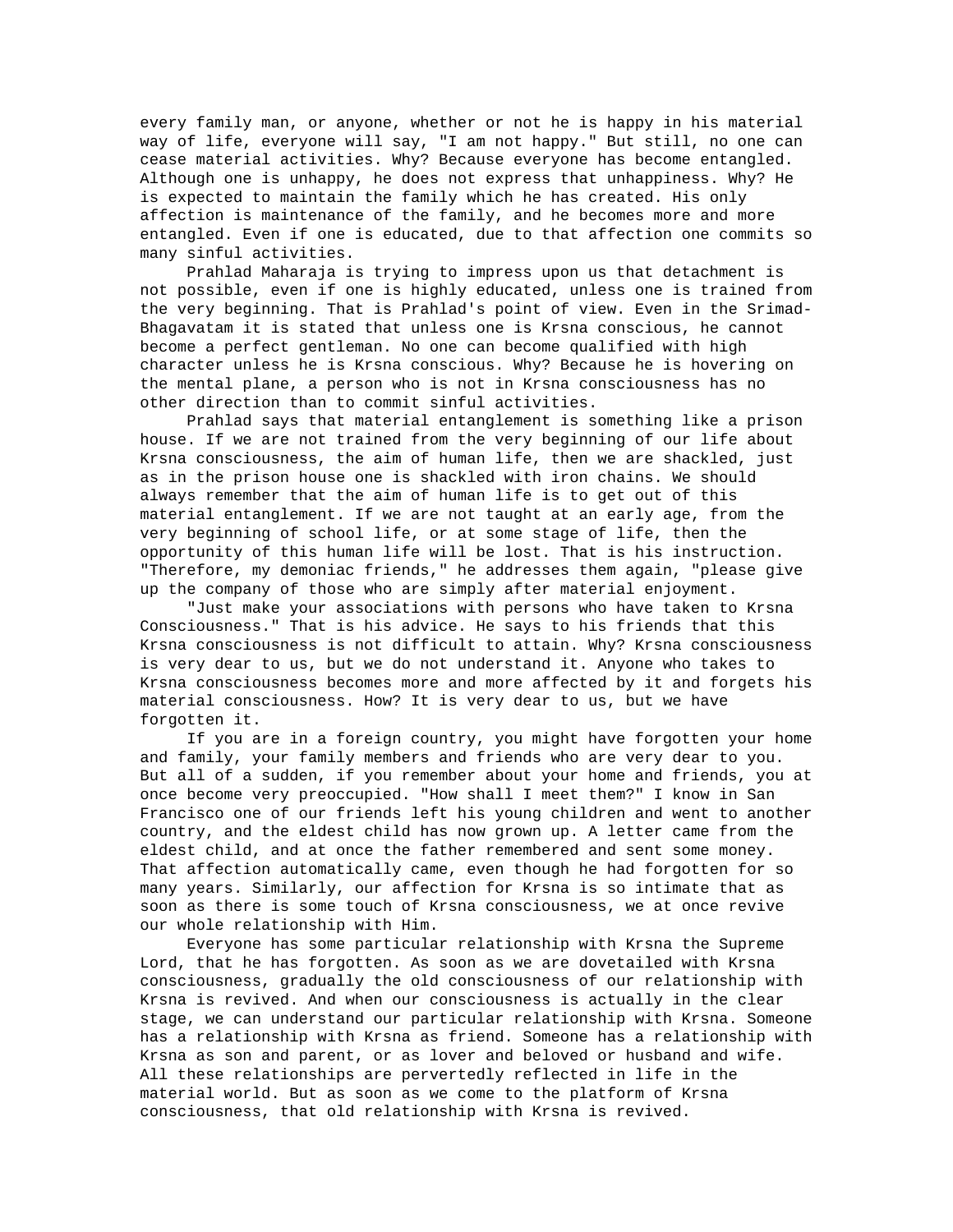We love--everyone of us. I love myself. That is a fact. I love myself, and that self has an intimate relationship with Krsna because the self is part and parcel of Krsna. The self is within this body, and I love my self better than the body. Similarly, because my self is part and parcel of Krsna, I love Krsna more than anything. But we have forgotten that Krsna is all-pervading. God is all-pervading. This memory has simply to be revived. As soon as we revive our Krsna consciousness we can study everything in relationship with Krsna. Everything then becomes factually lovable. Now I love you or you love me. That love is on the ephemeral stage of this body. But when love of Krsna is developed, I will not love you only, but I will love every living entity because the outward designation, this body, is forgotten. When a man becomes fully Krsna conscious, he does not see, "Here is a man, here is an animal, here is a cat, here is a dog, and here is a worm." He sees everything as part and parcel of Krsna. This is very nicely explained in the Bhagavad-gita. "One who is actually learned in Krsna consciousness becomes a lover of the universe." Unless one is situated on the Krsna conscious platform, there is no question of universal brotherhood.

 Now we are talking of universal brotherhood. If we actually want to implement the idea of universal brotherhood, then we will have to come to the platform of Krsna consciousness, not material consciousness. As long as we are in material consciousness, our lovable objects will be limited. But when we are actually in Krsna consciousness, our lovable objects will be universal. That is stated by Prahlad Maharaja. "Beginning from the ant or the nonmovable plants and trees and extending to the highest living creature, Brahma, the Supreme Personality of Godhead is present everywhere by His expansion as the Paramatma, the feature of the Lord in everyone's heart. As soon as we become Krsna conscious, that extension of the Supreme Personality of Godhead, Paramatma, induces us to love every object in relation with Krsna."

Chapter Five

God Realization Is Everywhere

 Maharaja Prahlad informed his class fellows about the allpervasiveness of the Supreme Lord. The Supreme Soul is all-pervasive, but that does not mean that He has lost His personality. That is significant. Although He is all-pervading, still He is a person. According to our material perception, if something is all-pervading, then it has no personality, no localized aspect. But God is not like that. For example, the sunshine is all-pervading, but the sun also has a localized aspect. The sun is localized in one place, and you can see it. Not only is there the sun, but within the sun planet there is a sun-god, whose name is Vivasvan. We get this information from Vedic literature; there is no way to understand what takes place on other planets but by hearing from authorized sources. The difference in modem civilization is that we hear a scientist say, "We have seen the moon; it is such and such," and we believe it. We have not gone with the scientist to see the moon, but we believe him.

 Belief is the basic principle of understanding. You either believe me or him; that depends on you. If you believe a scientist, that is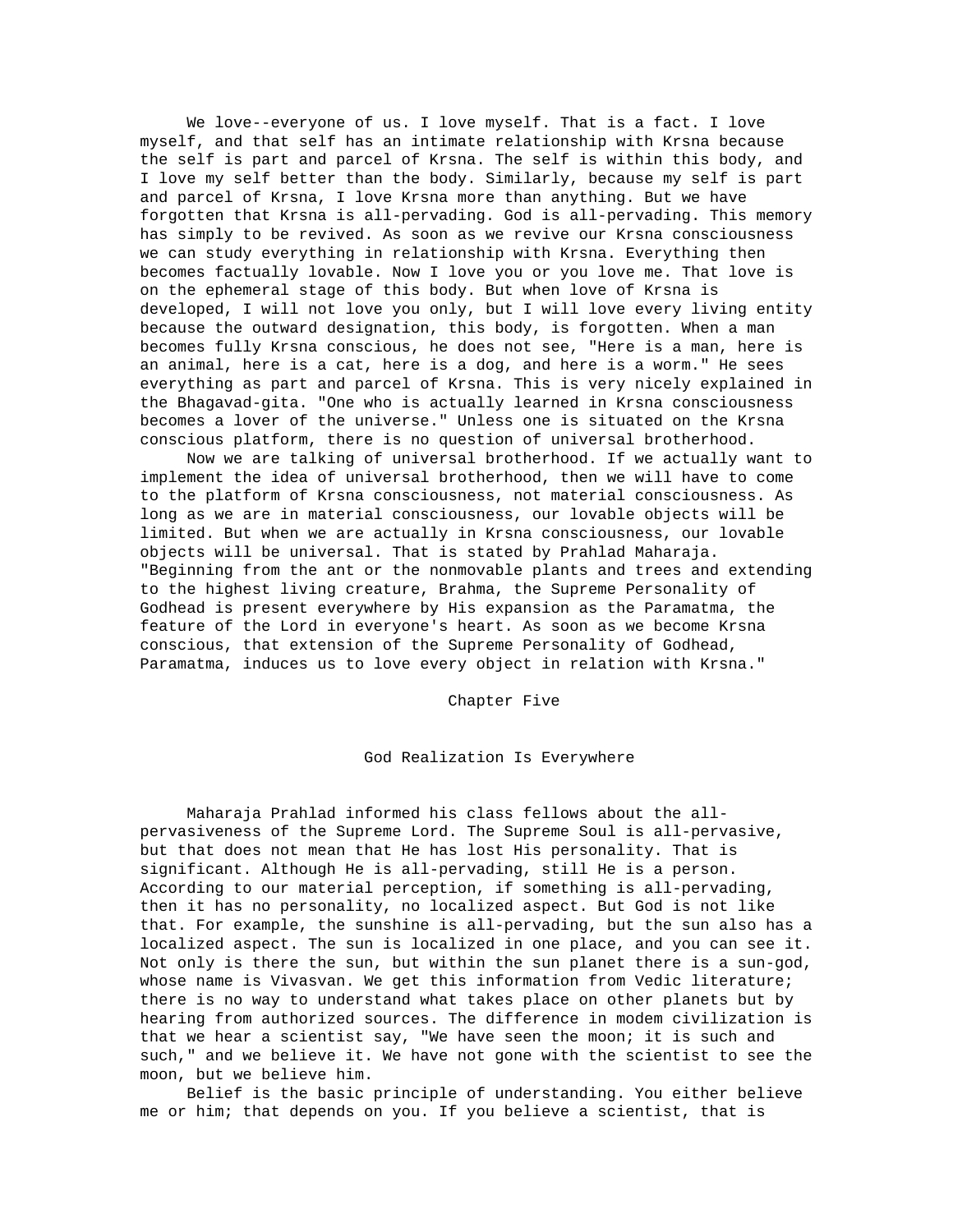information, and if you believe the Vedas, that is also information. It is up to you which source you believe. According to Vedic instruction, we take infallible information from the Vedas. As I have explained, an ordinary man who is conditioned by material nature has four defects. What are those four defects? The first is that a human being is sure to commit mistakes, however great a scientist he may be. Not very long ago in this country, there was a disaster when a scientist sent a satellite up but at once it burned to ashes. So there was a mistake. There must be mistakes. This is the nature of conditioned life. The mistake may be very great or very slight--that doesn't matter. But a human being conditioned by material nature is sure to commit mistakes.

 Further, man is illusioned. He accepts one thing for something else because his senses are imperfect. For example, we accept this body as the self. Actually, I am not this body; therefore the acceptance of the body as self is called illusion. The whole world is going on under the illusion that "I am this body." Therefore there is no peace because everyone is illusioned. I am thinking that I am Indian, you are thinking that you are American, and a Chinese man is thinking that he is Chinese. What is this "Chinese," "American, and"Indian"? It is the body. This is illusion.

 To cheat is another condition of life. I am a fool, but I will boast that I am very learned. Everyone who is illusioned and commits mistakes is a fool, but still one poses himself as being freed from all mistakes. And above all, our senses are imperfect. We view the sun as a small disc. Why? It is far, far greater than this earth, but we see it as just a disc. We have these imperfect senses, and we are subject to become illusioned and commit mistakes, and we are influenced by the propensity to cheat.

 How can one expect real knowledge from such conditioned souls? There is no possibility to receive actual knowledge from them. So, in this world, whether a man is a scientist, a philosopher or whatever he may be, or however educated he may be, because he is conditioned, he cannot give complete information. This is a fact. How do you get complete information? The process is the disciplic succession of Vedic knowledge. You can read in Bhagavad-gita that Lord Krsna says to Arjuna, "The knowledge of Bhagavad-gita was first spoken by Me to the sun-god, and the sun-god spoke it to his son, Manu. In turn, Manu spoke this knowledge to his son Iksvaku, and then Iksvaku spoke the same to his son. In this way the knowledge has come down, but unfortunately that disciplic succession is now broken. Therefore, O Arjuna, I am now preaching the same knowledge to you because you are My very dear friend and good devotee." This is the process of accepting knowledge. We have to accept the transcendental vibration.

 The entire Vedic knowledge is a transcendental vibration to help us to understand the Supreme Lord. So Prahlad Maharaja says that the Supreme Soul is identical with the all-pervading Supreme Personality of Godhead.

 In the Brahma-samhita also the same information appears--that the Supreme Lord, although situated in His own transcendental abode, is allpervading. Although He is all-pervading, present everywhere, still by our imperfect senses we cannot see Him.

 Prahlad Maharaja says, "Although He is not seen, He can still be perceived. One who is intelligent can perceive the presence of the Supreme Lord everywhere." How is this possible? During the daytime one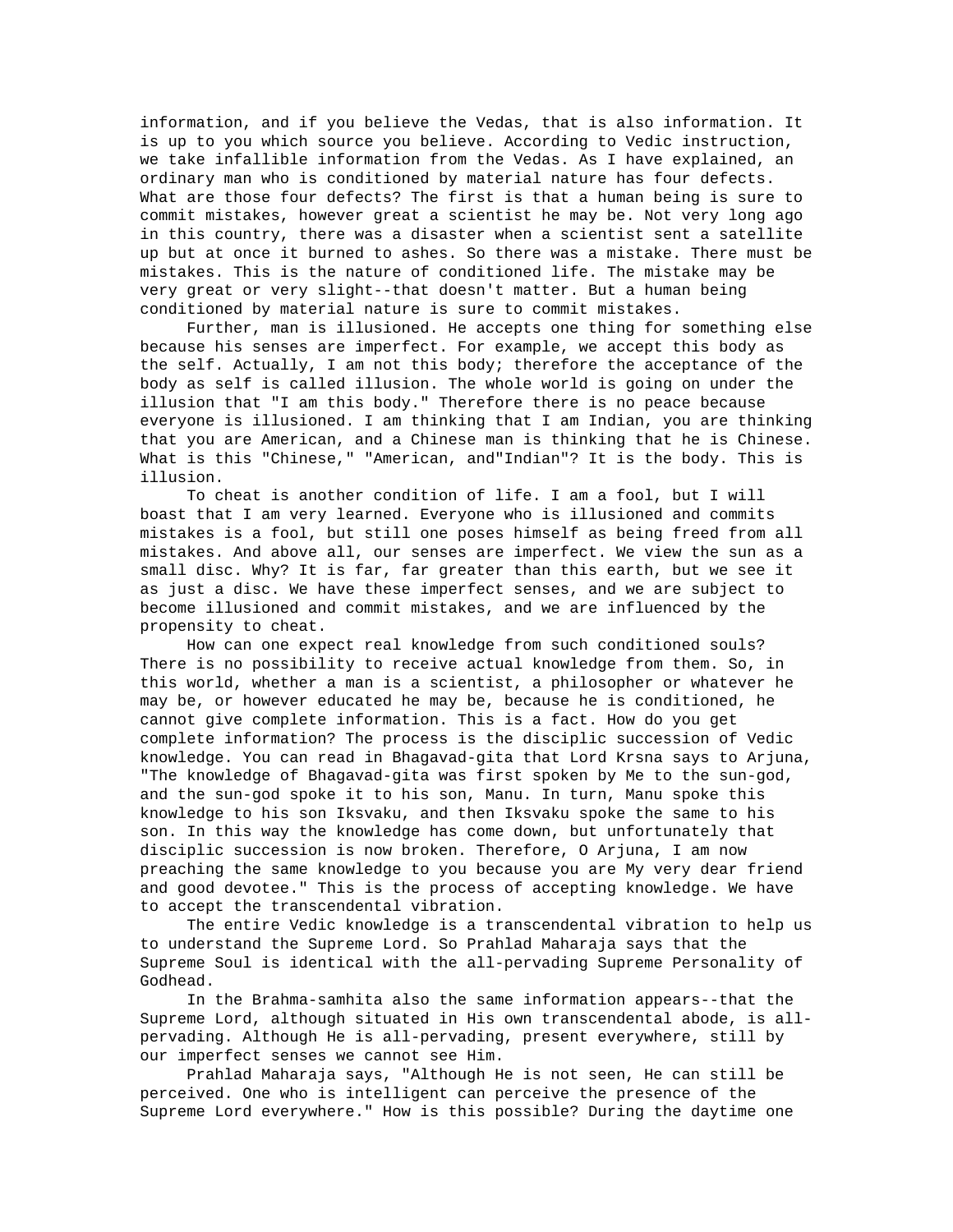who is in the light can see that the sun is up, even though he is in a room. Because it is daytime, because it is light, he can understand that the sun is shining. Similarly, those who have understood the whole material creation, those who have understood the whole cosmic situation, know that everything is an expansion of the energy of the Supreme Lord.

 What do we see with these present material senses? We can hear and understand the five gross elements and also the finer elements; we can understand that we have mind and intelligence. Similarly, we can understand that there is soul. We can understand fire, water, earth, sky, mind and intelligence. And, if a man is further advanced, he can understand that there is a soul, and, above all, there is Supersoul. We see what is visible to the material eye. We can see earth, water, fire. But we cannot see air, although we can perceive it. By touch we can understand the air. We can understand that there is sky by sound. We can understand that we have mind because we are thinking, feeling and willing. Similarly, we can understand that we have an intelligence that guides the mind. If we go still further, we can understand, "I am consciousness."

 The visible things around us are also expansions of the inferior energy of the Supreme Lord. It is stated in the Bhagavad-gita that we should try to understand that which is spread all over the body because that is eternal.

 We have to understand from the authorities, but we can also perceive it. We know that there is consciousness spread all over the body. If I pinch any part of my body, there is consciousness. Similarly, consciousness is spread all over this universe. But that is not our consciousness. That is God's consciousness. We know every part of our body. We can perceive, "This is my finger," or "This is my ear." Similarly, God, the Supreme Soul, is all-pervading by His consciousness. That is Krsna consciousness.

 Our process is to dovetail our consciousness with Krsna consciousness--that will make us perfect. It is not that we merge into that consciousness. In one sense we can say "merge," but still we keep our individuality.

 That is the difference between impersonalist philosophy and Krsna's conscious philosophy. The impersonalist philosophy says that we merge into the Supreme and lose our individuality. We can say that we merge into the Supreme, but we keep our individuality. How is that? An airplane starts from the airport and climbs up and up, and when it goes very high we cannot see it because it merges into the higher sky. We can simply see sky, but the airplane is not lost--it is still there. Another example is that if a green bird enters into a big green tree, we cannot distinguish the bird from the tree, but they both exist. Similarly, the supreme consciousness is Krsna, and when we dovetail our individual consciousness with the Supreme, we then become perfect. An outsider may see that there is no distinction between God and men, but it is due only to a poor fund of knowledge. Every individual person, every individual being, maintains his individuality, even though he is dovetailed with the Supreme.

 Prahlad Maharaja says that we cannot see consciousness--either supreme consciousness or individual--but it is there. How is it there? We can understand the supreme consciousness and our individual consciousness simply by perception of blissfulness. Because we have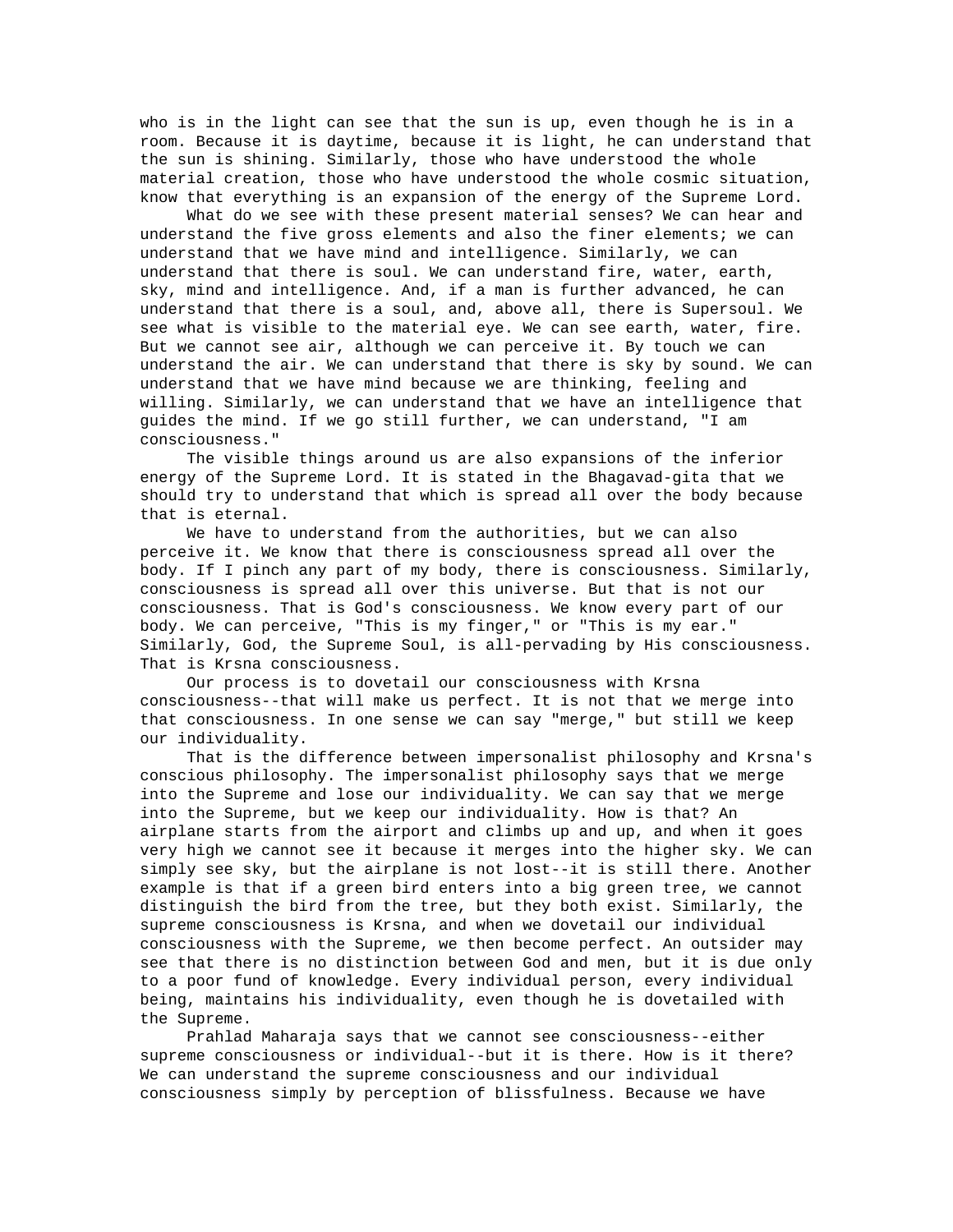consciousness, we can feel ananda, or pleasure. Without consciousness there is no feeling of pleasure.

 Because of that consciousness we can enjoy life by applying our senses in whatever way we like. But as soon as consciousness is gone, we cannot enjoy. I am present because of consciousness, and I am part and parcel of Krsna, as stated in Bhagavad-gita.

 This consciousness exists because we are part and parcel of the supreme consciousness. For example, a spark is a tiny part and parcel of the fire, yet the spark is also the fire. A drop of the Atlantic Ocean possesses the same quality. as all the ocean water--it is also salty. Similarly the pleasure potency which we feel is the presence of consciousness, and that same pleasure potency also exists in the Supreme Lord. Paramesvara means the supreme controller. We are also isvara, or controller, because we are in some control. For example, I have some controlling power to take a drink of water when I cough. According to our capacity, everyone of us has some controlling power. But we are not the supreme controller. The supreme controller is God.

 Because He is the supreme controller, He is controlling all these universal energies by His different potencies. We can also understand and feel. I am controlling my bodily affairs as far as possible, but because I am not the supreme controller, if there is something wrong in this body, I have no control. I speak of this hand as "my hand" because I am working with this hand and am moving it according to my desire. I am actually the controller of my hand. But I am not the controller of your hand. If I desire that your hand move. that is not in my power; that is in your power. You can move your hand if you like. I am not the controller of your body, but the Supreme Soul is the controller of both your body and my body. That is explained in the Bhagavad-gita. The Lord says that you are present in your body and that this body is the field of your activities.

 Whatever you are doing according to the body is limited. An animal which is bound up in a certain tract of land can move there and cannot go beyond what that space allows. Similarly, your activity and my activity are bound up within the limits of our bodies. My body is my field of activities, and your body is your field of activities. But Krsna says, "I am present in every field." He is present as Supersoul. I know when I cough, but you do not know how I feel, and similarly, I do not know what you are doing. Krsna however, as Paramatma. knows what is going on in my body, in your body, and in thousands of millions and billions of other bodies. Therefore He is the supreme controller. We have our limited energy, but He is transcendental to this limited energy. He has unlimited opulence. By His controlling power, by His supreme will, this material creation is moving. That is also confirmed in the Bhagavad-gita where Krsna states, "Under My superintendence the whole material nature is working. All wonderful things that you see in this material world are due to My supervision, My supreme control."

 Prahlad Maharaja now gives his conclusion. "My dear friends, because the Supreme Lord is present everywhere and because we are part and parcel of the Supreme Lord, our duty is to be merciful to all living entities." When a person is in a lower position, we have a duty to help him. Because he is helpless, the small child is dependent on the mercy of the parent. In the relationship of the small child and the parent there is a reciprocation of feeling. The child is always dependent on the parent. "Mother, I want this." "Yes, my dear child." We should be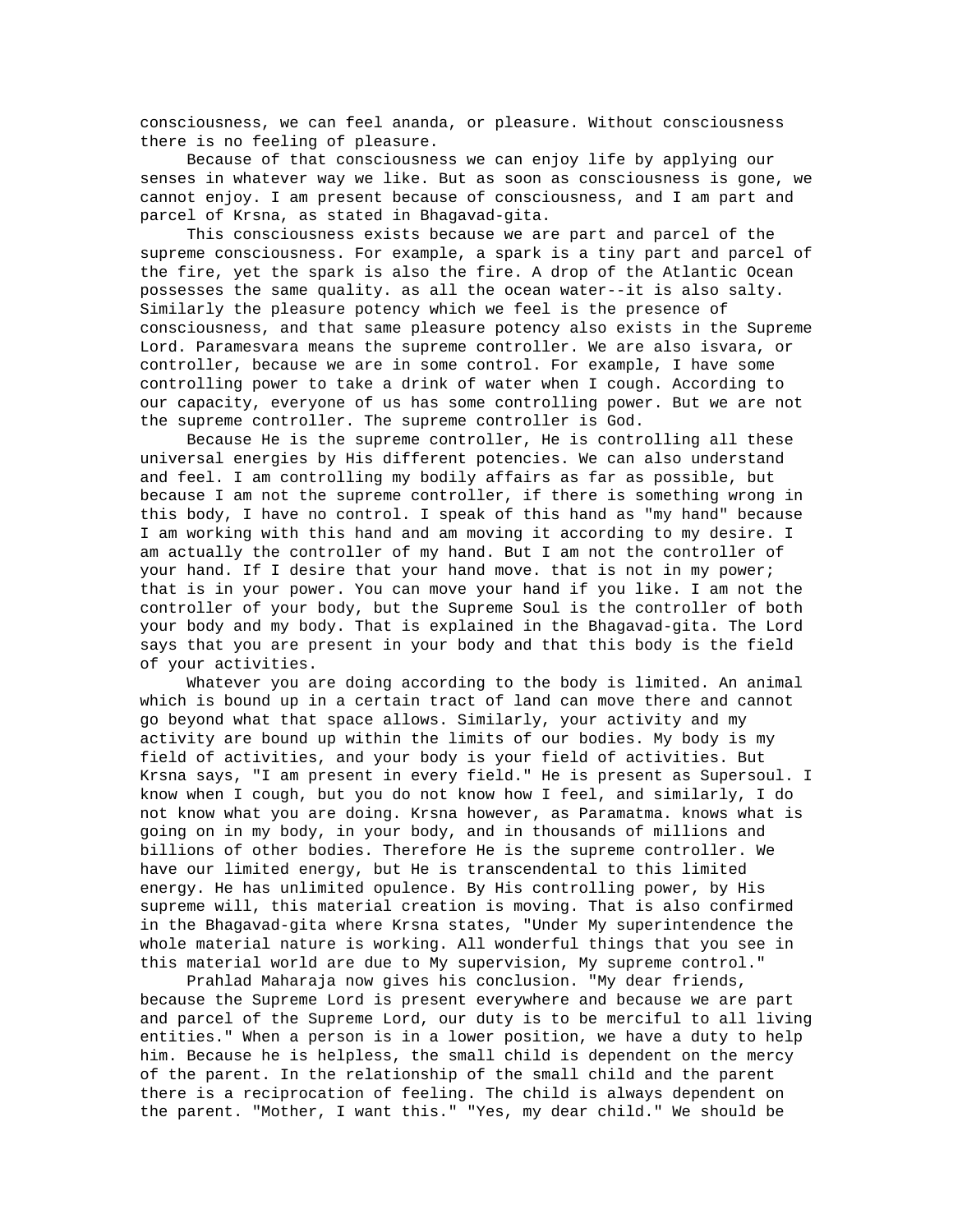compassionate to all living entities and should show them mercy. How can we show our mercy? There are millions and millions of poor men, so how can we show them all mercy? They want so many things.

 People are very proud that they are going to serve the poor. In what way are they going to serve? Are we able to supply clothing and food to all the needy persons of the world? That is not possible. How, then, can we be merciful to every living entity? The fact is that we cannot show any mercy to the living entities through material considerations. That is not possible. Prahlad Maharaja is showing his class friends real mercy. They were all fools, devoid of Krsna, consciousness, and therefore he was showing them how to become Krsna conscious. This is the highest mercy. If you want to show any mercy at all to the living entities, then enlighten them in Krsna consciousness as Prahlad Maharaja did. Otherwise, it is materially beyond your power to show mercy.

 "My dear demoniac friends," Prahlad says, "give up this demoniac life. Give up this nonsense." The belief that there is no God is the demoniac feature that Prahlad Maharaja requests his demoniac friends to give up. They were thinking, "Who is God? There is no God." We find in the Bhagavad-gita that people of this mentality are called miscreants, for they always try to make mischief. They are very well educated attorneys, lawyers and so on, but their plan is to cheat. We have practically experienced it. They are highly educated with so many qualifications and are nicely dressed, but their mentality is more base than that of a dog. "This man has some money, so let us conspire to cheat him." They are simply miscreants.

 What are they cheating for? Simply for sense gratification, just like an ass who does not know the purpose of life. He takes the hundred pound burdens on his back, and he is kept by the washerman, who loads his back as much as possible. In this way the ass works the whole day with this burden simply for a few morsels of grass. Similarly, materialistic people will simply be satisfied to eat a simple piece of bread or something similar, but they work very hard. Therefore they are compared to asses. They are always planning something mischievous. They are the lowest of mankind because they do not believe in God. Why? Their actual knowledge has been plundered by the influence of this material energy. Because they deny the existence of God, illusion impels them: "Yes, there is no God. Work hard and commit sins so that you may go to hell."

 Prahlad Maharaja requests his demoniac friends to just give up this idea that there is no God. If we give up this nonsensical idea, then the Supreme Lord, who is beyond our perception, will be pleased and show His mercy to us.

"**Transcendental Teachings of Prahlada**" by His Divine Grace A.C. Bhaktivedanta Swami Prabhupada.

COPYRIGHT NOTICE: This is an evaluation copy of the printed version of this book, and is NOT FOR RESALE. This evaluation copy is intended for personal non-commercial use only, under the "fair use" guidelines established by international copyright laws. You may use this electronic file to evaluate the printed version of this book, for your own private use, or for short excerpts used in academic works, research, student